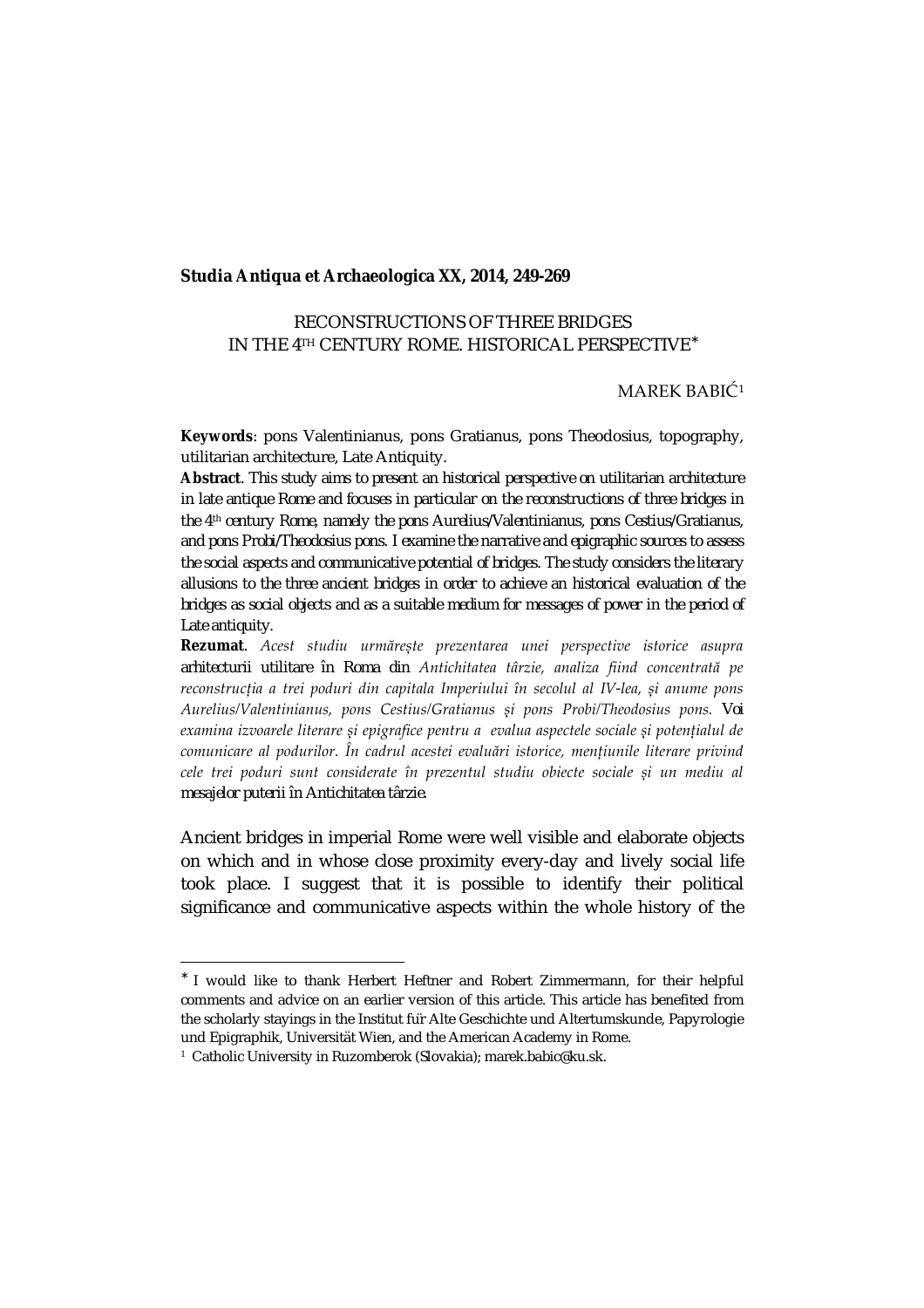ancient Roman state[2](#page-1-0). The bridges served as practical and strategic continuations of major trade roads and joined densely inhabited river banks, at least from the period of the late Republic when the *Pagus Ianiculensis* on the right bank of the Tiber was attractive enough as a residential district[3](#page-1-1). The Tiber river was one of the most important commercial arteries linking the capital of a large empire with Ostia, so a lot of pleasure boats and commercial ships passengers could see monumental bridges and their inscriptions from the river perspective[4](#page-1-2). Material and historical resources prove that the number, quality and appearance of the bridges reflected crucial changes in politics and the economy, and at the same time were active subjects as a medium of political self-presentation performed by the emperor and the senatorial aristocracy.

The city of  $4<sup>th</sup>$  century Rome is very suitable place, if somebody wants to make a historical picture of bridges<sup>[5](#page-1-3)</sup>. During the reigns of the

<span id="page-1-0"></span><sup>&</sup>lt;sup>2</sup> From the end of 19<sup>th</sup> century up to now some articles have been published which focus on historical context of ancient bridges in Rome, but no one has comprehensively treated their communicative, nor social aspect. See: MAYERHÖFER 1883; CLARK 1908, 144–147; KLEINER 1991, 182–192; GRIFFITH 2009, 296–321. However, none of these works have systematically considered the issue of bridges as social objects and suitable media for selfpresentation of the imperial executives, or senatorial aristocracy. For the general communicative aspects of the public urban space see: WHYTE 2006, 153–177.

<span id="page-1-1"></span><sup>3</sup> The first bridge in Rome was wooden Pons Sublicius, according to Livy (1.33.6) built by Ancus Marcius, in late 7th cent. BC. See: GRIFFITH 2009: 301–310.

<span id="page-1-2"></span><sup>4</sup> There are literary indications that in the imperial period Tiber was full of commercial or specialist ships with plenty of passengers and harbour workers. E.g. Tacitus (*Ann.* 15.18.3) mentions two hundreds of ships destroyed by fire in the very harbour and one hundred more, which had sailed up the Tiber. Pleasure boats: Ov. *Fast.* 6.773–84; Juv. 9.130–2; Suet. *Ner.* 27.3. The principal work on Tiber in antiquity remains LE GALL 1953. The river as presented in ancient law, literature, religion, and art is also considered in the latest publication: CAMPBELL 2012.

<span id="page-1-3"></span><sup>5</sup> In no other ancient city were there so many bridges. Late antique and medieval lists (Curiosum, Notitia, Polemius Silvius, Mirabilia, Graphia aurea urbis) mention between eight and ten ancient bridges in Rome, with various names, according to their original builder, reconstructions and appearance in late antiquity and medieval times. In the geographical order, from north to south: pons Mulvius, Aelius/Hadriani, Neronianus/Triumphalis, Agrippae, Aurelius/Antoninus, Fabricius/Iudaeorum,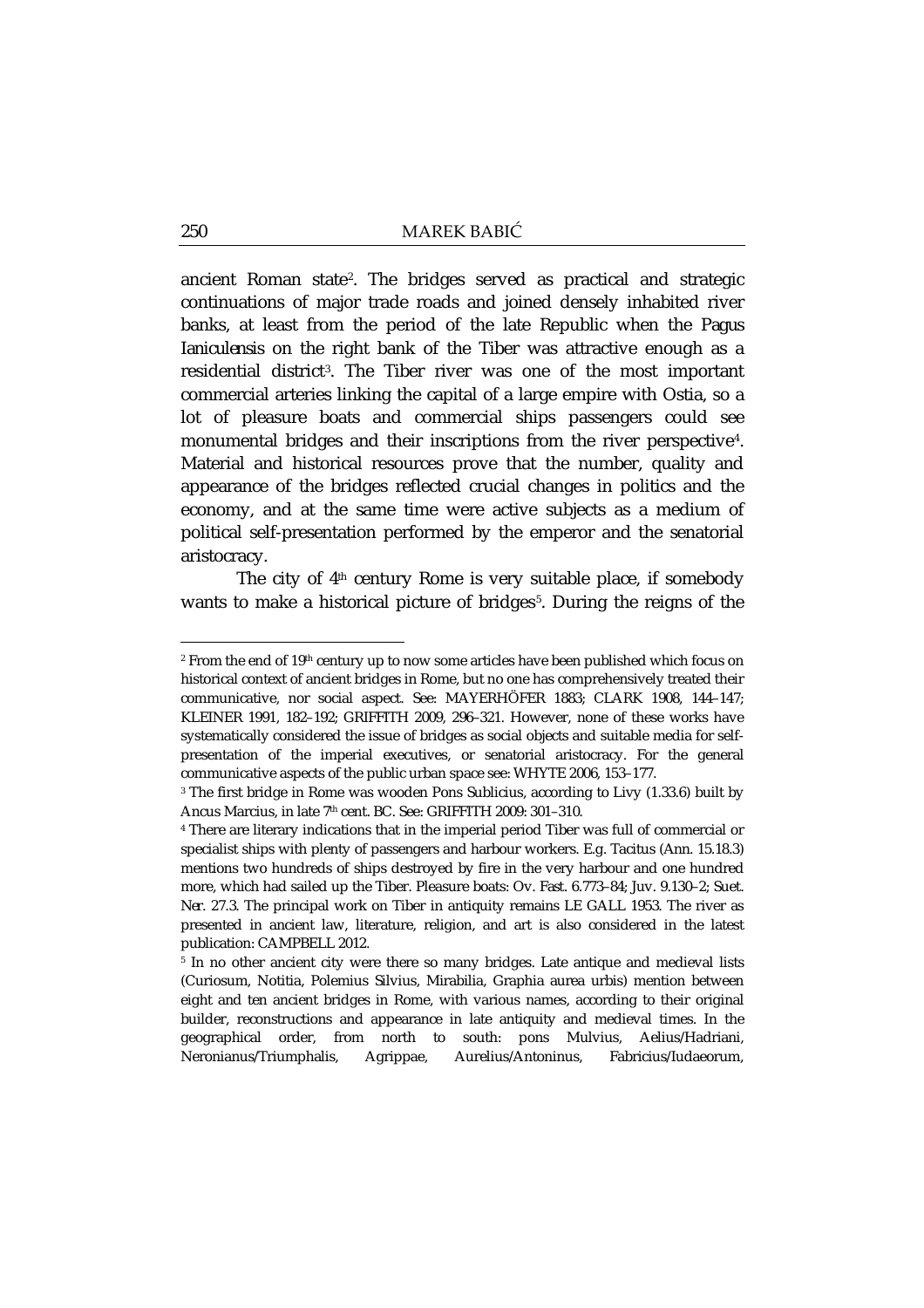emperors Valens, Valentinian, Gratian and Theodosius were invested considerable resources to the constructions and reconstructions of the river crossings in eternal city. Although Rome was not the residential place of the emperors, they signed their names to the costly repairs of three bridges in the city — pons Aurelius/Valentinianus (271–275, rebuilt in 365–367), pons Cestius/Gratianus (62 to 27 BC, rebuilt in 369), and pons Probi/Theodosius pons (27[6](#page-2-0) to 282, restored in  $384-7$ )<sup>6</sup>. For the next two centuries nothing is known on repairs of the stone bridges elsewhere in the Roman world[7.](#page-2-1) From the perspective of historical assessment, all three bridges are the best utilitarian objects, recognizable correspondingly by literary, epigraphic and archaeological evidence.

## **Pons Cestius/Gratianus.**

1

No other bridge at late antique Rome is better glorified in a literary context than Pons Gratianus, the modern Ponte S. Bartolomeo. The bridge that connects the Tiber island with the Transtiberim, was probably built by *curator viarum* (between 62 and 27 BC) C. Cestius Epulo, who is recognized also as the builder of his own pyramid tomb outside the Porta S. Paolo and moreover as the friend of the influential M. Vipsanius

Cestius/Gratiani, Aemilius/S. Mariae, Sublicius, Probi/Theodosii. Today it is possible to see ancient remains in six bridges — Mulvius, Aelius, Fabricius, Cestius, Aemilius, and Neronianus. The amount, quality and character of the literary references to the particular bridges in Rome are very divergent.

<span id="page-2-0"></span><sup>6</sup> In the specific historical circumstances of the later Roman Empire, relatively large resources were invested to the reconstructions of the bridges. In the provinces, immense bridges were built on the main strategic rivers, the Rhine and Danube. Constantine I. built a large bridge over the Rhine, in Colonia (Pan. Lat. 7.11; 13–14), and the famous bridge in Sucidava (today Celei in Romania), probably the longest ancient Roman bridge ever, at 2437m. Constans and Constantius II reconstructed the bridge-viaduct over the river Aniene in Tivoli (CIL XIV 35837). Constantius got involved with the bridge over the river Sava in Sirmium (Sremska Mitrovica). In the 6<sup>th</sup> century two exceptional bridges were known, one in Gallia – the bridge of boats at Arles (Auson. Ordo nob. urb. 16.10.4–8), and the second in Anatolia – Justinian's bridge over the river Sangarius (Procop. *Aed*. 5.3.8–11). See GALLIAZO 1994, 1: 78–81.

<span id="page-2-1"></span><sup>&</sup>lt;sup>7</sup> In the second half of the  $6<sup>th</sup>$  century the governor of Italy, Narses, rebuilt the Pons Salarius. The inscription says about the bridge, that it was destroyed down to water-level by the most infamous tyrant Totila CIL VI 1199 = ILS 832.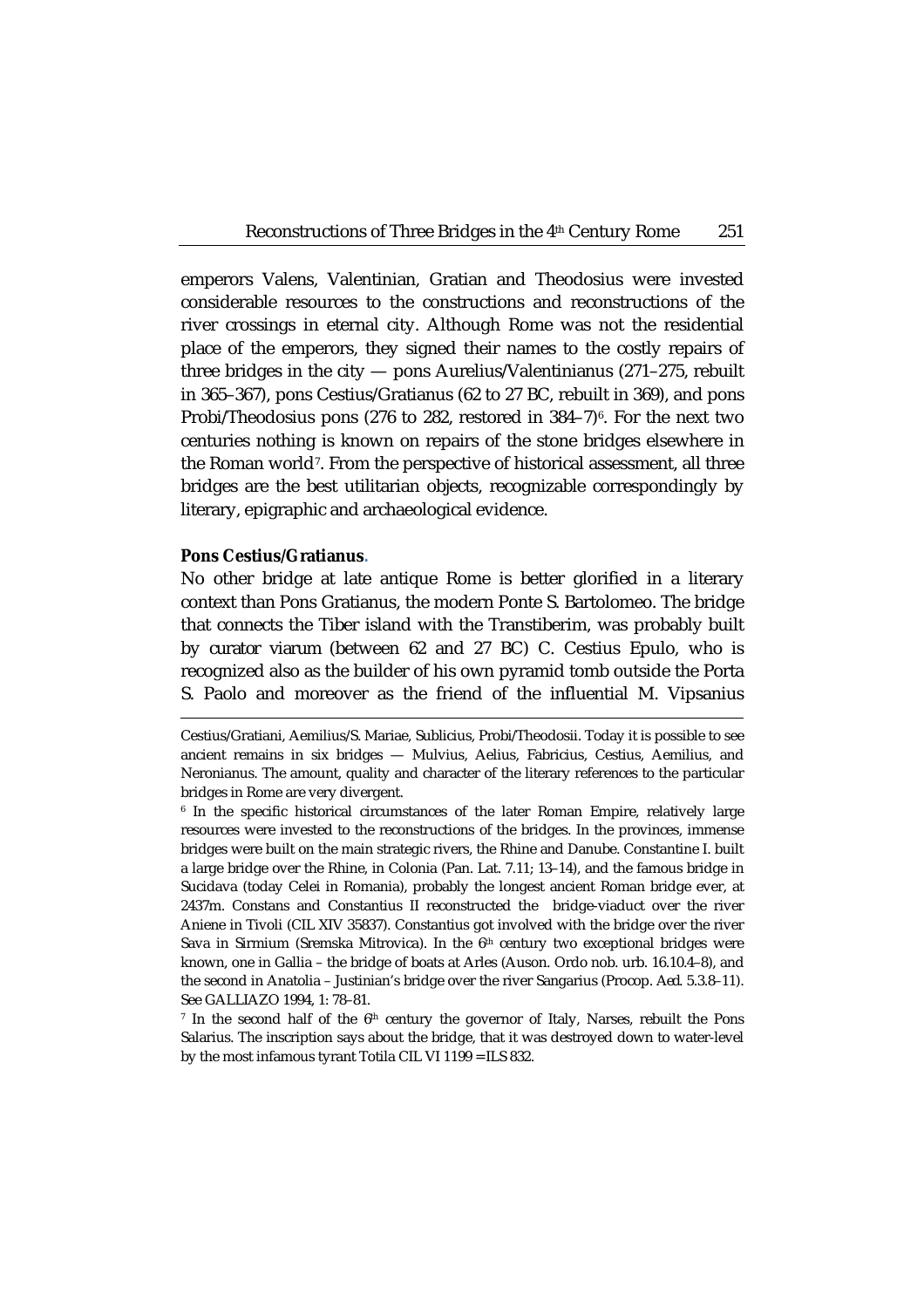Agrippa. Nothing certain is known about its maintenance and repairs until the emperor Antoninus Pius reconstructed it in 152 AD<sup>8</sup>. The whole following century after the event we have no other information about this bridge. In 369, it was completely redesigned by the emperors Valentinian I, Valens and Gratian and dedicated in 370 as the public construction entitled pons Gratiani[9.](#page-3-1)

What is crucial for the historical evaluation is that pons Gratiani is the only bridge in Rome, which was praised in a literary context. The praise occurs in Q. Aurelius Symmachus' (345–402) panegyrics to the emperor Gratian, delivered supposedly at Trier in 369. Symmachus came to the court of Valentinian in Trier as the official representative of the Roman Senate, to express (in person) the loyalty and devotion of the senatorial aristocracy to the Emperor<sup>10</sup>. He did it in two ways. Immediately after his arrival, on the 25<sup>th</sup> February, he delivered two panegyrics, the first in honor of Valentinan (*Oratio 1*), the second devoted to the young Valentinian's son Gratian, who had just been appointed *Augustus* (*Oratio 3*). The third speech (*Oratio 2*) was recited 10 months later, in January 370, to commemorate Valentinian's third consulship. Moreover, he offered the emperor a specific gift, *aurum oblaticium*, a voluntary tax on the occasion of the emperor's *quinquennalia*[11](#page-3-3)*.*

In the panegyric on Gratian, Symmachus contrasts two rivers – the Rhine and the Tiber, and as part of this, interpreted the bridges, which crossed them[12.](#page-3-4) The Rhine was pictured as a defeated prisoner, which was

<span id="page-3-0"></span><sup>8</sup> InscrIt 13.1, 207, 238.

<span id="page-3-1"></span><sup>9</sup> In its reconstruction, the *spolia* were used, among them the travertine blocks from the Theatre of Marcellus. The bridge was 48 m long and 5.8 m wide. In 1885/9 the bridge was taken down. In 1892, a new bridge was built, the centre arch of which was rebuilt to its original measurments.

<span id="page-3-2"></span><sup>10</sup> For the chronology of the orations, see: PABST 1989, 152–54.

<span id="page-3-3"></span><sup>&</sup>lt;sup>11</sup> On the relationship between Roman aristocrat and absent emperor Valentinian, see: HUMPHRIES 2003, 27–46. For a discussion of the orations delivered in Trier, see: SOGNO 2006, 8–21.

<span id="page-3-4"></span><sup>12</sup> Symm. *Oratio* 3.9. Laudatio in Gratianum Augustum: *En noster bicornis, caue aequalem te arbitrere Tiberino, quod ambo principium monumenta gestatis: ille redimitus est, tu subactus. Non uno merito pons uterque censetur: victus accepit necessarium, victor aeternum; pretiosior honori datus est, uilior servituti.* Symmachus 2009: 26 – 27. "Look here, you two-pronged river now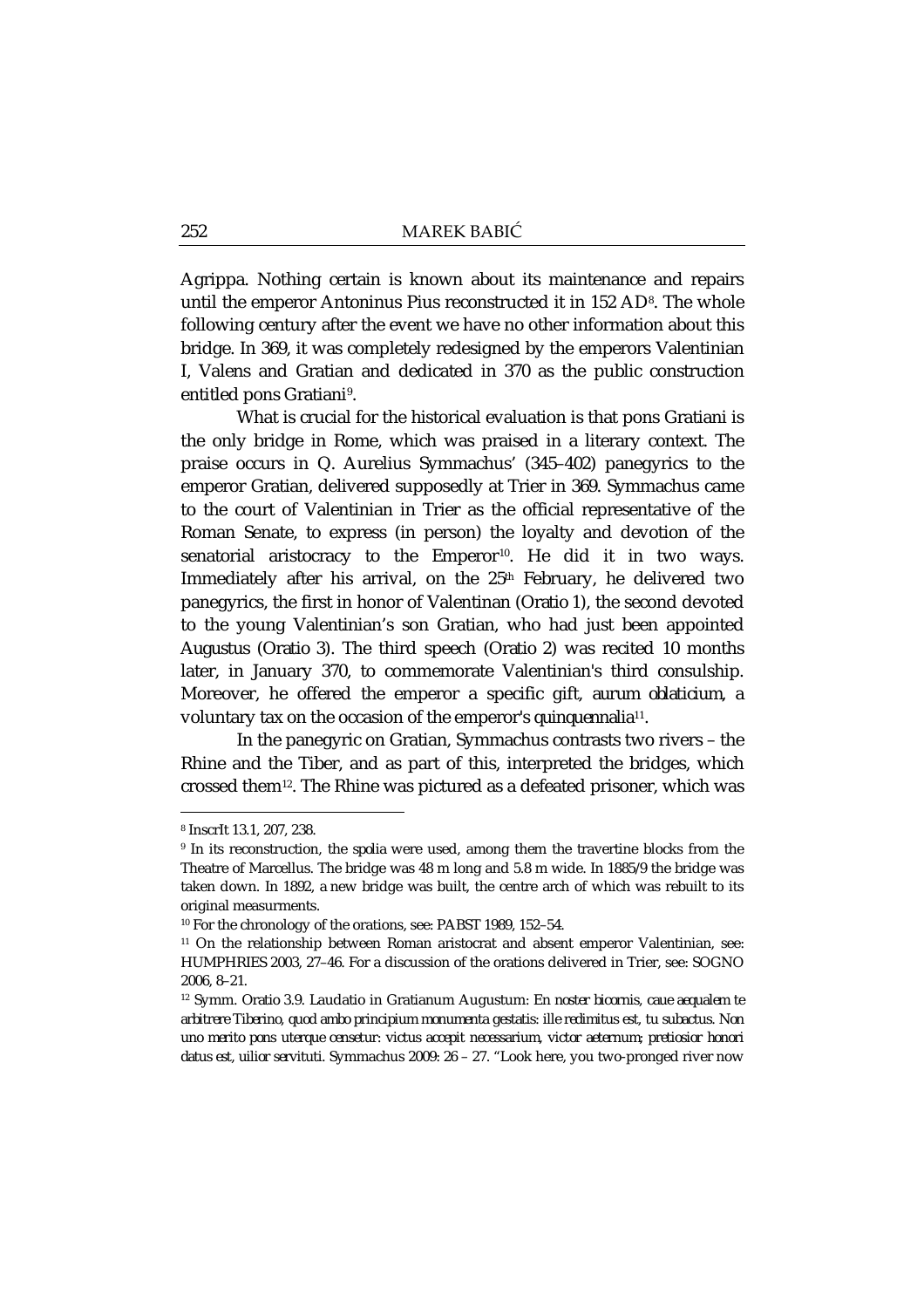pressed in handcuffs of the bridges: *ille libera hucusque cervical repagulis pontium captivus urgetur*[13](#page-4-0)*.* The Tiber is, however, a great winner crowned by the monuments of Roman emperors, to whom the Rhine is not equal: *en noster bicornis (Rhenus) te cave aequalem arbitrere Tiberina, quod ambo Principum Monumenta gestatis: redimitus ille est, tu subactus*. The most remarkable moment comes in the following sentence, where the author compares a bridge across the Tiber with a bridge across the Rhine[14.](#page-4-1) In Symmachus' opinion it is not just to juxtapose bridges on two unrivalled rivers. While the bridge of the Rhine was in this section associated with attributes such as *necessarium, vilior*, the one that crossed the Tiber, (pons Cestius) was celebrated by the adjectives *aeternum, pretiosior*: *Victus accepit necessarium, victor aeternum; pretiosior honori datus est, vilior servituti.* These were apparently courageous words, since Symmachus expressed the indirect opinion that Rome and its monuments were more praiseworthy than extra-Roman buildings. In the context that Symmachus came to express loyalty to the Rome-absent emperor, it seems to be anachronistic. In fact, the bridge did play here a major figurative role; it served as a medium to memorialize the prominence and glory of the eternal city. The prominent Roman senator exercised the symbolic power of bridges not only in Rome, but also on the Rhine to remind the executives in Trier that the city of Rome remains a persuasive icon of political and military power, although the real political map appeared to be unlike that.

At the time when Symmachus was staying at Valentinian's court in Trier, the reconstruction works on the bridge in Rome were finished<sup>[15](#page-4-2)</sup>. After completing the bridge, the Senate dedicated it to Gratian, at the

ours — be careful not to think yourself the equal of the Tiber, just because you both carry structures built by our emperors: that river has been crowned, you have been conquered. The two rivers are not celebrated for the same quality. The conquered river has received a necessary bridge, the conquering an eternal one; the finer bridge was bestowed as an honor, the cheaper one as a mark of slavery."

<sup>13</sup> Symm. *Oratio* 3.9.

<span id="page-4-2"></span><span id="page-4-1"></span><span id="page-4-0"></span><sup>14</sup> While the bridge in Rome is recognized as the Pons Cestius/Gratianus, the bridge on Rhine is not exactly identified. It is likely that it was a pontoon bridge. Symm. *Oratio* 2. 26. <sup>15</sup> The second bridge in Rome to be repaired in a short space of time — between 365 and 367 Valentinian's bridge was reconstructed, see below.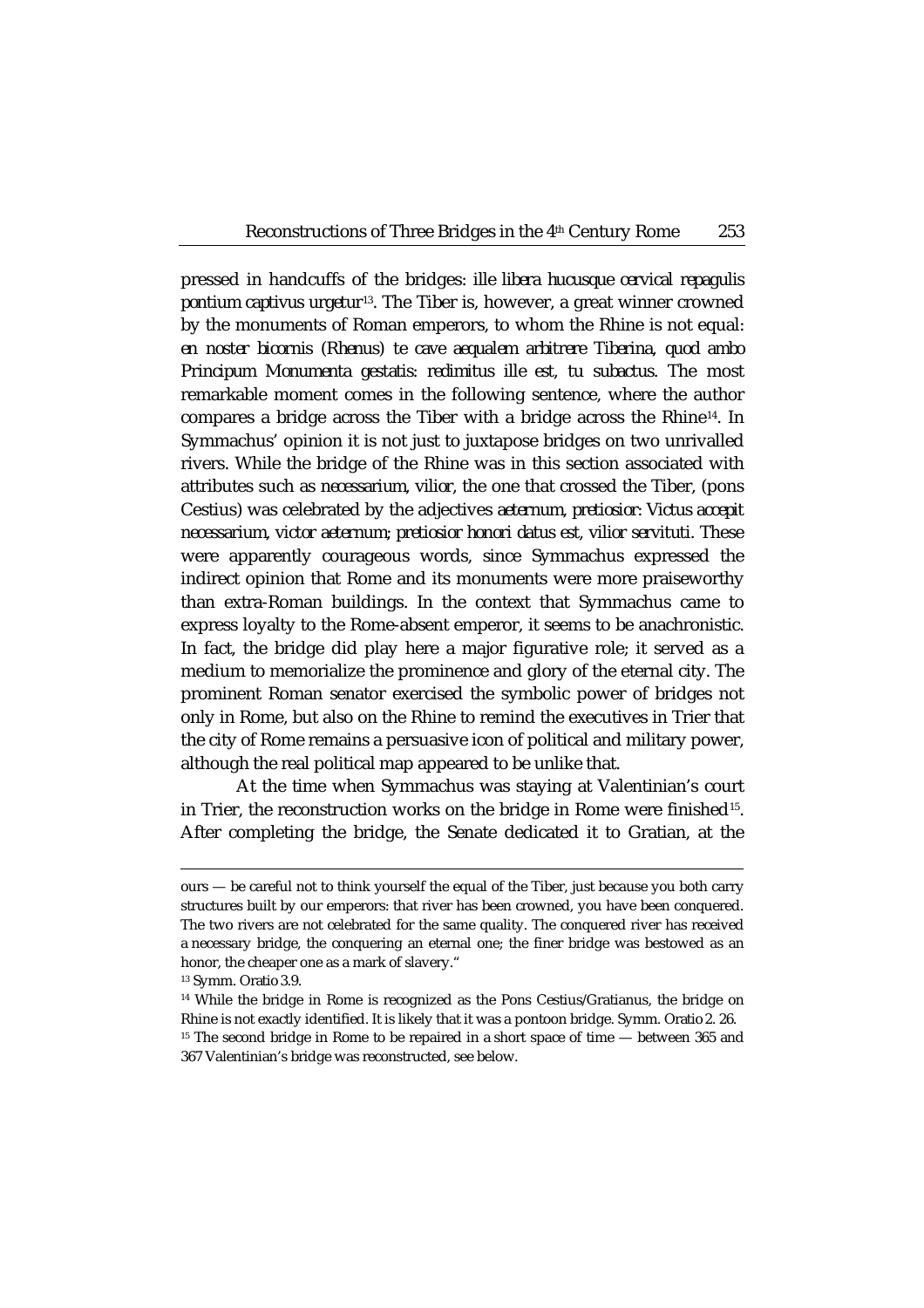time, the eleven year old *augustus*. This project, which took place in a very short period of one year, has been immortalized by two inscriptions on marble tablets fixed in the parapet of the monument itself<sup>16</sup>. The inscriptions are still discernible at the present day, survived *in situ* (CIL VI 1175–76, 31250–51).

*Domini nostri imperatores Caesares / Fl(avius) Valentinianus pius felix maximus victor ac triumf(ator) semper Aug(ustus) pontif(ex) maximus / Germanic(us) max(imus) Alamann(icus) max(imus) Franc(icus) max(imus) Gothic(us) max(imus) trib(unicia) pot(estas) VII imp(erator) VI cons(ul) II p(ater) p(atriae) p(roconsul) et / Fl(avius) Valens pius felix maximus victor ac triumf(ator) semper Aug(ustus) pontif(ex) maximus / Germanic(us) max(imus) Alamann(icus) max(imus) Franc(icus) max(imus) Gothic(us) max(imus) trib(unicia) pot(estas) VII imp(erator) VI cons(ul) II p(ater) p(atriae) p(roconsul) et / Fl(avius) Gratianus pius felix maximus victor ac triumf(ator) semper Aug(ustus) pontiff(ex) maximus / Germanic(us) max(imus) Alamann(icus) max(imus) Franc(icus) max(imus) Gothic(us) max(imus) trib(unicia) pot(estas) III imp(erator) II cons(ul) primum p(ater) p(atriae) p(roconsul) / pontem felicis nominis Gratiani in usum senatus ac populi Rom(ani) constitui dedicarique iusserunt*[17](#page-5-1)*.*

From the historical point of view, this inscription is interesting for several reasons<sup>[18](#page-5-2)</sup>. The first is that it allows us, using the titles of the emperors, accurately date the dedication of the bridge to the end of 369 or the beginning of the 370. Second, the contents of the inscription can be put into context with Symmachus' panegyrics, which he delivered at that time in Trier. Just as Symmachus in his panegyrics praised the victories of Roman emperors over the Germans on the Rhine, so this bridge inscription points up the Roman triumphs on the Rhine and Danube frontier. The most interesting connotations are, however, in regard to the

<span id="page-5-0"></span><sup>16</sup> CIL VI 1175, 1176 = ILS 771, 772.

<span id="page-5-1"></span><sup>&</sup>lt;sup>17</sup> CIL VI 1175 =  $31250$  = ILS 771. On the interior of the north parapet. Translation of last two lines: *ordered the bridge consecrated to the eternity of the august name of Gratian, triumphant emperor, to be begun, completed, and dedicated for the use of the Senate and People of Rome.*

<span id="page-5-2"></span><sup>&</sup>lt;sup>18</sup> It is the last public monumental inscription in Rome, on which appeared the pagan priest titulature *pontifex maximus* by the emperor's name.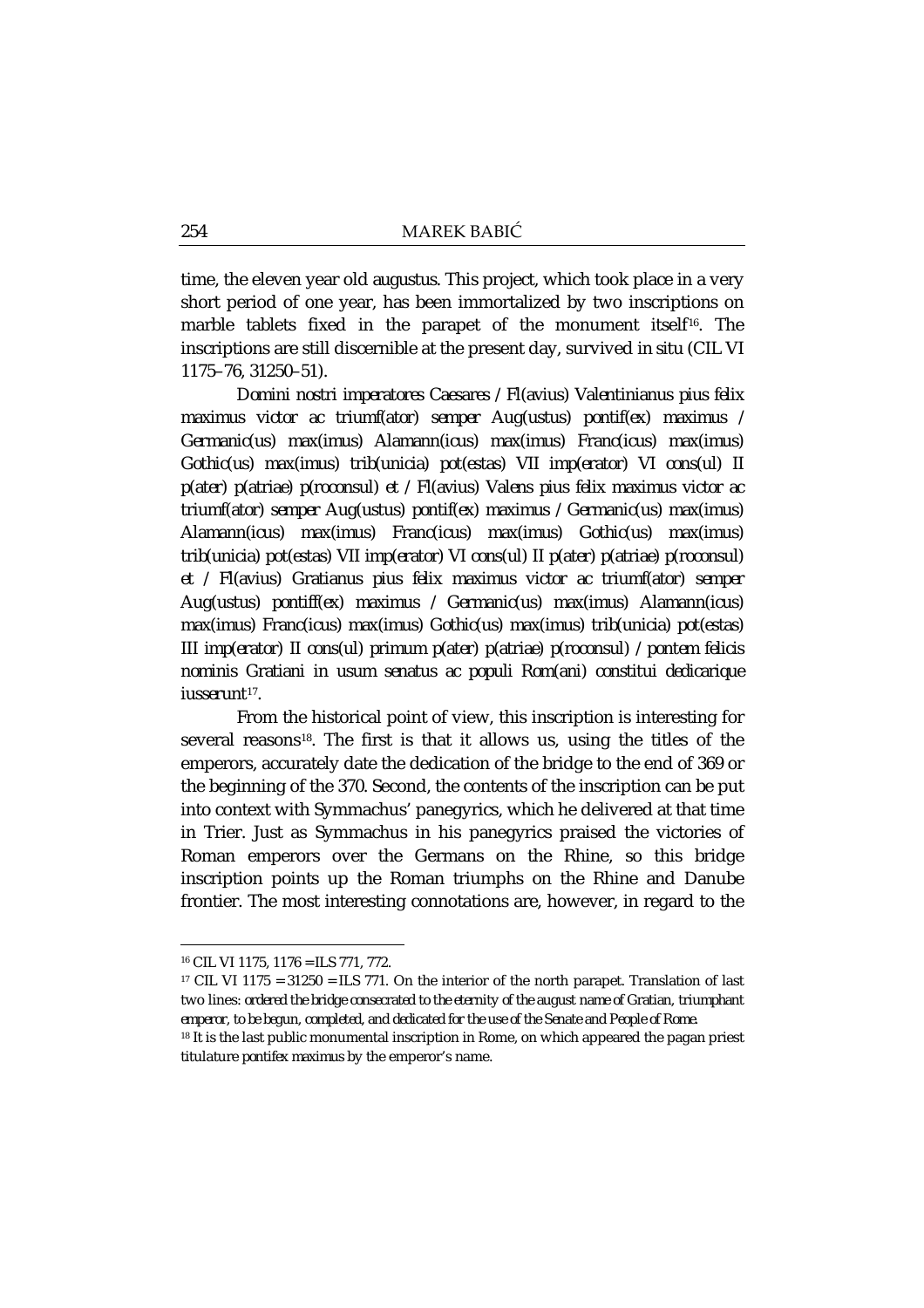person of the Emperor Gratian. The inscription by its contents corresponds to Symmachus' orations, in which he glorified the bridge over the Tiber. There is an implicit common message both in the bridge inscriptions and the panegyrics sent by Symmachus and Roman senate towards the imperial power. That is, in my opinion, the expression of senatorial approval with unexpected appointment of young Gratian straight to *Augustus*[19](#page-6-0)*.* This unforeseen action had been criticized by Ammianus Marcellinus, who referred that Valentinian violated old habits, when he generously named his brother and son not for *ceasars* at first, but directly for *augusti*[20.](#page-6-1)

In contrast to the retired military officer writing Roman history, this was evidently not the attitude of the ambitious and active fourthcentury Roman aristocrats fully engaged in power struggles. Pons Cestius/Gratiani at the time of its reconstruction was the epitome of the obedience of the Roman senators to the wilfulness of distant emperors. At the same time it was a personification of the specific dialogue between remote emperor, generously investing to the buildings of the city of Rome, and the conservative aristocrats grateful for these investments and willing to see their princeps in the eternal city $21$ . The communicative aspect of the bridge could not be better articulated than in this case.

#### **Pons Theodosii/Probi**

The next Roman bridge, from which literary testimony survives from the period of late antiquity, is the Pons Probi[22.](#page-6-3) This bridge construction cannot be dated nor identified precisely, because neither material trace,

<span id="page-6-0"></span><sup>19</sup> Gratian has got the same titulature as Valentinan and Valens in the inscription.

<span id="page-6-1"></span><sup>20</sup> Amm. Marc. 27.6.16. *In hoc tamen negotio Valentinianus morem institutum antiquitus supergressus non Caesares sed Augustos germanum nuncupavit et filium benivole satis.*

<span id="page-6-2"></span><sup>21</sup> HUMPHRIES 2003, 13.

<span id="page-6-3"></span><sup>&</sup>lt;sup>22</sup> The name Pons Probi is identified in Constantinian Regionary Catalogue, which says nothing about its location. Medieval sources like *Mirabilia* and *Graphia aureae urbis*, which catalogue the Roman bridges in geographical order from north to south, name the last Roman bridge at Aventine as Pons Marmoreus Theodosii or Pons Theodosii in Riparmea. The bridge was demolished in 11th cent. and razed to its foundations in 1484 by Sixtus IV. NASH 1962, 196.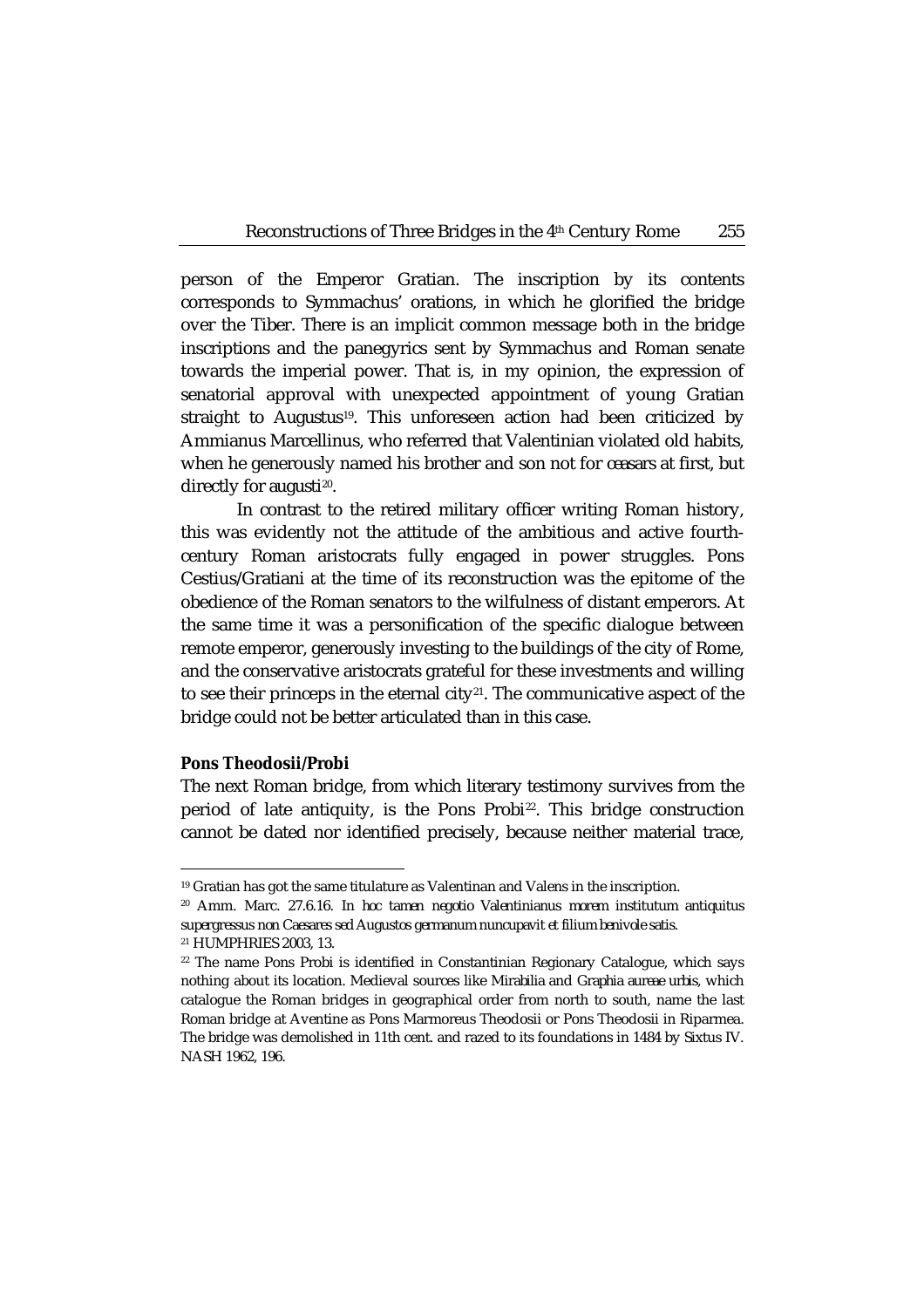nor inscription has been preserved<sup>[23](#page-7-0)</sup>. It is likely that the bridge was completely built by Probus (276–282), south of Porta Trigemina, not far from the middle of Aventine Hill[24.](#page-7-1) It was fully rebuilt in 381–387 when the emperor Theodosius was in power.

The literary evidence is preserved by the same author, who has celebrated the Pons Cestius. Fourteen years after his embassy in Trier, Symmachus became prefect of the city of Rome, for the period of 384–385. In this office he was responsible, *inter alia*, for the construction of new public buildings and repairing old ones<sup>[25](#page-7-2)</sup>. Although the urban prefect was highest executive official in Rome directly subordinated to the emperor, he did not possess a sufficient amount of his own resources for costly building projects, and had to rely on loans from the senatorial treasury (*arca quaestoria*), or from bankers, or in the case of bridges and sewers, from aqueduct funds. The deficiency of the urban prefect's resources often caused technical and economic problems in major construction projects<sup>[26](#page-7-3)</sup>. One such problematic project was the construction, or rather restoration of the Pons Theodosii, which was officially sponsored by the emperor, but was in reality realized with the support of urban resources. In two *relationes* (*Relat.* 25 and 26, June 384), and two letters (*Ep*. 4.70 and 5.76, 387) there is some chronological data, some information on technological procedures, and control mechanisms, and also details of the interpersonal relationships of the main architects responsible for construction of a bridge in late antique Rome. The main unanswered question is whether the Senate or emperor initiated the restoration.

<span id="page-7-0"></span><sup>&</sup>lt;sup>23</sup> The last remnants of its piers indicating that the arches and piers were faced with travertine, were raised from river bed in 1878. JORDAN 1878, 421–22; NASH 1962 vol.2., 196–197; RICHARDSON 1992, 299; COARELLI 1999d, 111–112.

<span id="page-7-1"></span><sup>24</sup> TAYLOR (2002, 14–16) suggests that the bridge was erected to meet the need of effective distribution of flour required by the bakeries in the Transtiberim region. He also advocates that emperor Probus despoiled the pons Neronianus for his new bridge.

<span id="page-7-2"></span><sup>&</sup>lt;sup>25</sup> Among other responsibilities he was in charge of the security of the river banks. In the major projects, such as reconstructions or constructions of bridges, was involved the emperor himself, who made money available in a designated city-fund. See: ECK 1983, 49– 102.

<span id="page-7-3"></span><sup>26</sup> Symm. *Relat.* 34 (Orfitus affair). See: CHASTAGNOL 1950, 166–183.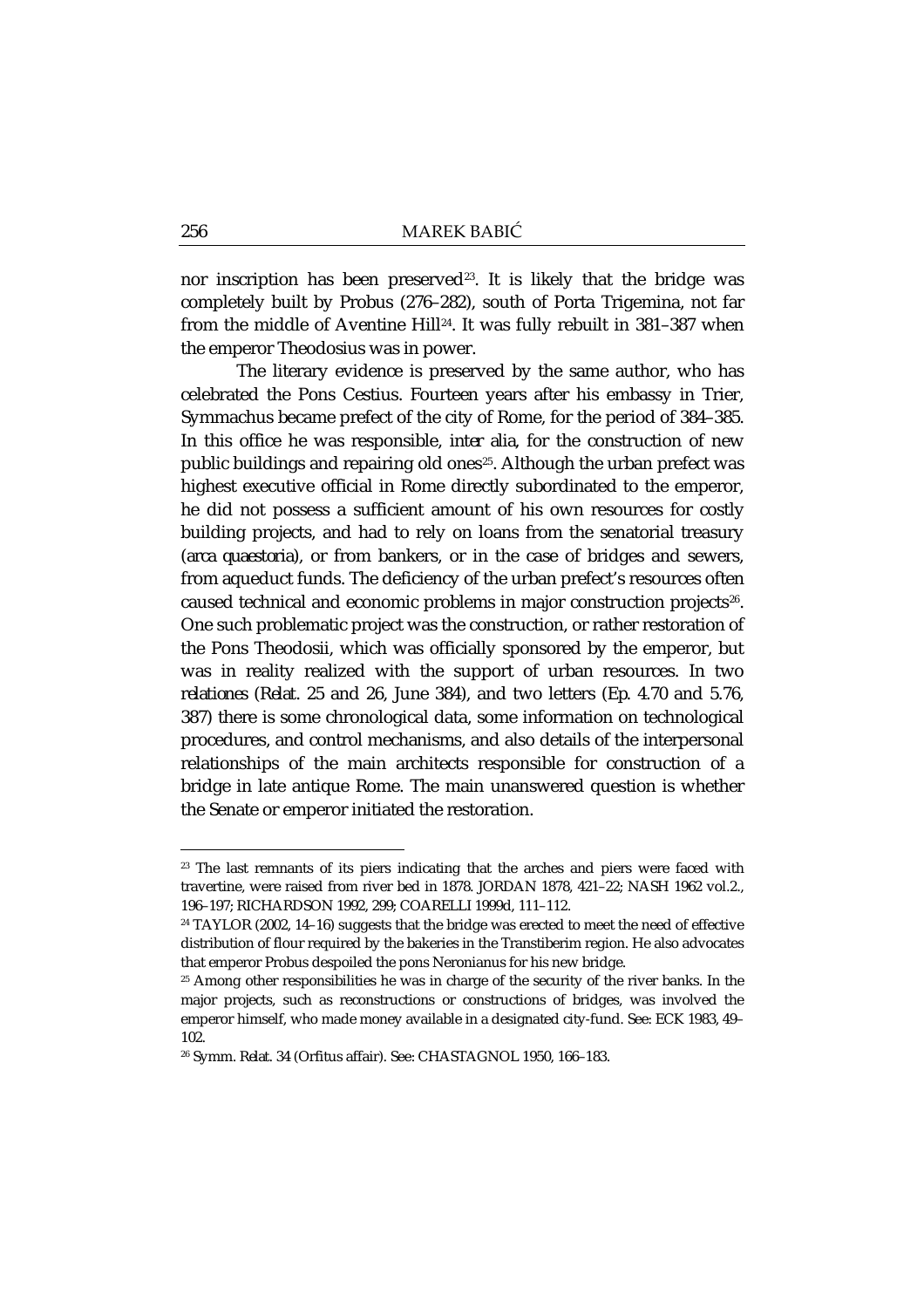In the summer of 384, Symmachus as urban prefect wrote to emperor Valentinian II about the problems in the construction of the basilica and the bridge (*super basilicae atque pontis*)<sup>27</sup>. In fact, the main theme was the bridge and two senators and architects (*comes et mechanici*), Cyriades and Auxentius, who were project managers for the construction of the bridge[28](#page-8-1). They accused each other of negligence and errors leading to the collapse of the bridge before completion in winter of 382[29](#page-8-2). Following this, the works were stopped and the emperor initiated an investigation, which he delegated to Auchenius Bassus<sup>30</sup>, later prefect of the Rome (382–83). The situation became very complicated because of a growing animosity between the architects, so the emperor then assigned the inquiry to Sallustius, who was prefect in 38[731.](#page-8-4) Subsequently Auxentius disappeared and afterwards was succeeded by another architect Aphrodisius<sup>32</sup>.

The details of the building of the bridge appear gradually in Symmachus' report. Firstly in connection with the basilica, when Symmachus records that Auxentius personally accused Cyriades about the excessive cost of the basilica and the bridge (*super basilicae atque pontis inmodico sumptu*)<sup>33</sup>. It is a rare express reference in Latin literature about large investments for the construction of the bridge. Further he writes about "experts of construction", who had to appraise the work, for which Cyriades and Auxentius were responsible (*decrevi fabrilis artis magistros …aestimationi operis admovendos*). Taylor deduces from these words, that Symmachus completely relied on the experts and he did not convince himself on the real state of the bridge in situ<sup>[34](#page-8-7)</sup>, since at this moment he did

<span id="page-8-0"></span><sup>&</sup>lt;sup>27</sup> This basilica is not San Lorenzo fuori le mura as it was supposed to be: MARTINEZ-FAZI 1972: 209–215.

<span id="page-8-1"></span><sup>28</sup> On the architects: JONES et al. 1971: voce Cyriades, 237, voce Auxentius 5, 142.

<span id="page-8-3"></span><span id="page-8-2"></span><sup>29</sup> Symm. *Relat.* 26. 4.5. On the affair see: Vera 1978: 45–94.

<sup>30</sup> JONES et al. 1971: voce Anicius Auchenius Bassus 11: 152.

<span id="page-8-4"></span><sup>31</sup> JONES et al. 1971: voce Sallustius 4: 797.

<span id="page-8-5"></span><sup>32</sup> JONES et al. 1971: voce Aphrodisius: 81.

<span id="page-8-6"></span><sup>33</sup> Symm. *Relat.* 25.2. With translation and introduction see: BARROW 1973.

<span id="page-8-7"></span><sup>34</sup> TAYLOR 2000, 221.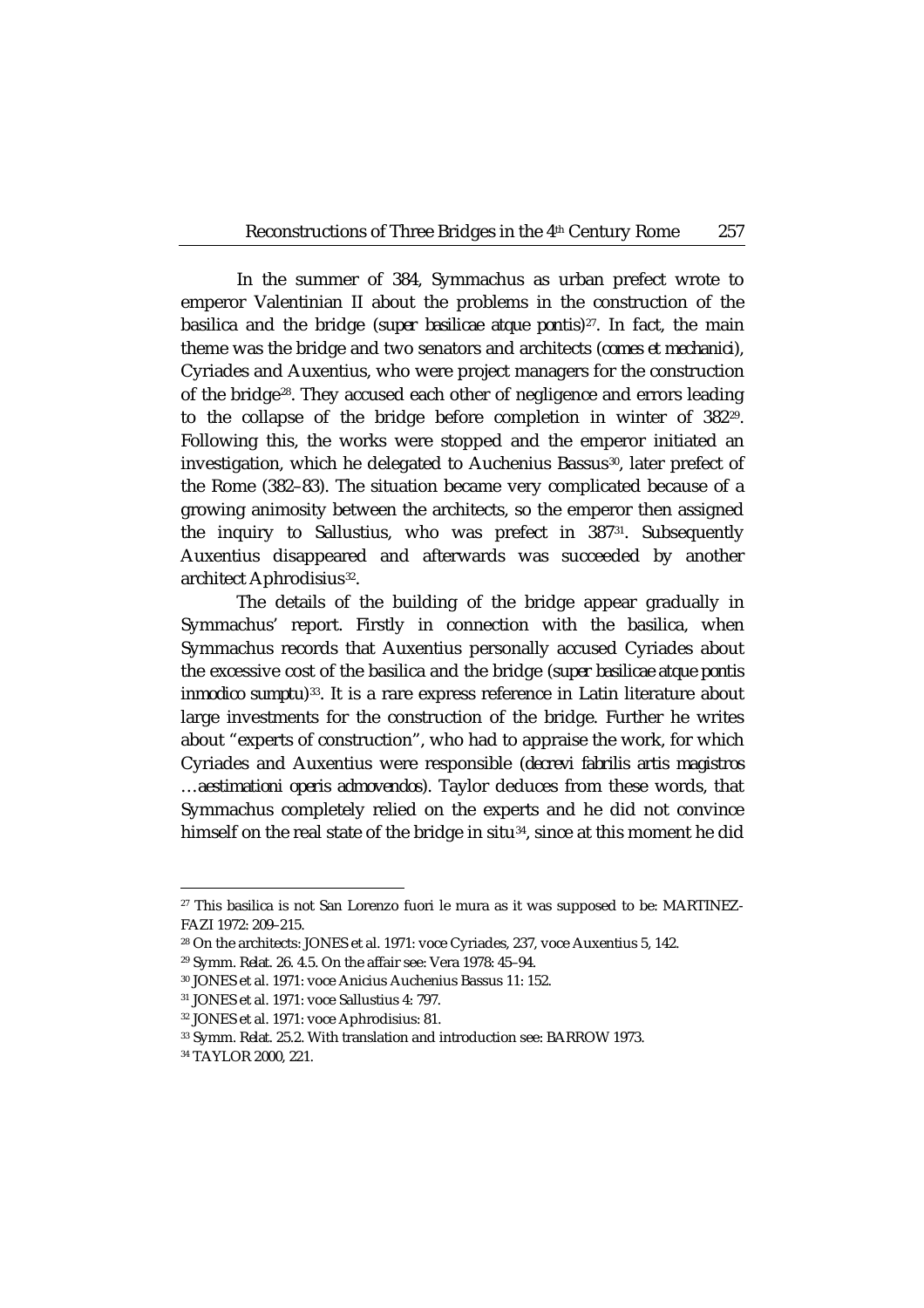not report about the collapse of the construction<sup>35</sup>. The following passage is worth to be quoted in full:

*"It was established that a length of the bridge, short and standing by itself, had been begun at the beginning of the winter and had collapsed under the impact of the river. Craftsmen estimated the cost or repair at twenty gold coins, at the outside. But the collapse of this part, which was as yet separated from the rest of the structure, did not seem to have damaged in any way the more distant sites. Cyriades, of the distinguished order of senators, assured us that it would not be a difficult building operation to repair it. A second site was examined, and a block of stonework was discovered with gaps in it. Cyriades, comes and civil engineer, giving us the advice of his specialist knowledge, told us that the stones had been set in this way so the material could be run in later and the parts separated by gaps would thus be bound together. His successor in the work ought to have taken great care to do this, but he was said, instead of doing it, to have contrived that open places should be filled with bales of hay and esparto so as to bring the originator of the works into discredit. He supported this by quoting from the record of work done and skilled diver did not deny that was what had been done, but he said that it was in accordance with normal building practice, and not with a view to dishonoring Cyriades, of the distinguished order of senators, that this kind of measure had been adopted."*[36](#page-9-1)

It is the longest passage about the processes of construction of the bridge, which has been preserved from the pen of late antique author, although it is in fact only necessary information explaining to emperor the cause of the antagonism of two influential architects. It also demonstrates

<sup>35</sup> He wrote (*Relat*. 26.4) it in the following year (385).

<span id="page-9-1"></span><span id="page-9-0"></span><sup>36</sup> Symm. *Relat*. 26.5. Transl. Barrow. *"Atque ita constitit, partem brevem atque discretam sub exordio hiemis inchoatam vi fluminis corruisse, cuius inpendium viginti solidorum definitione artifices aestimarunt. Sed casus partis istius utpote adhuc a cetero corpore segregatae nihil videtur iniuriae locis distantibus adtulisse; ipsam facili aedificatione reparandam Cyriades v. c. pollicetur. Post haec alterius loci exploratio hiulcam conpagem lapidum deprehendit, quam Cyriades comes et mechanicus consilio suo et ratione artis ita positam sugerebat, ut infuso postea inpensarum liquore hiantia stringeretur. Quod cum facere debuisset succedentis industria, adfectasse potius dicitur, ut in auctoris invidiam patula quaeque faeni et sparti manipulis clauderentur. Quod cum adstrueret recitatione gestorum, factum quidem urinandi artifex non negavit, sed ex usu operis, non in dehonestandum Cyriadis c. v. adserebat remedium huiusmodi esse provisum."*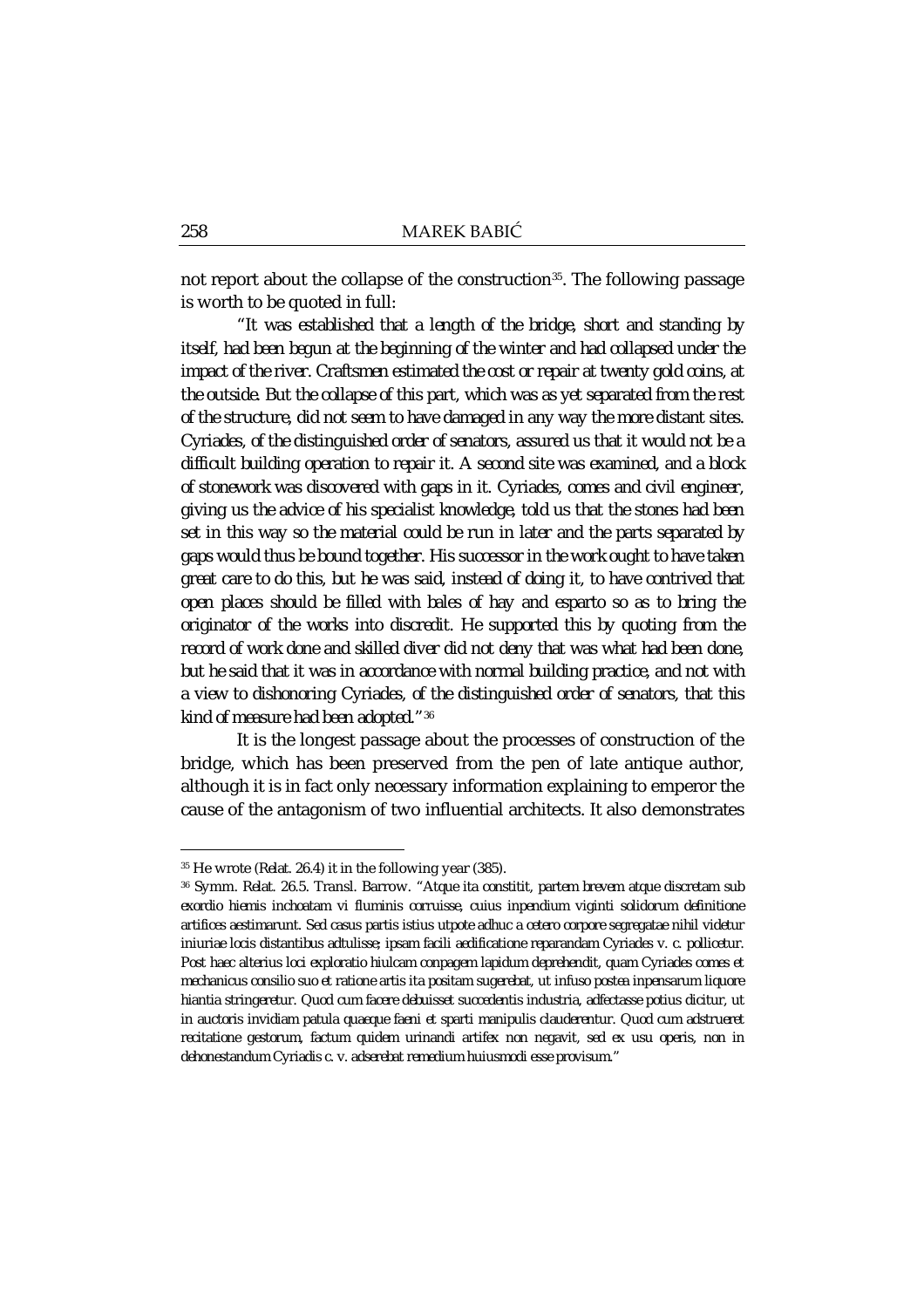the cautious approach of the author to technical matters of construction, which he did not understand well and fully relied on statements of architects and even *urinandi artifex*[37](#page-10-0)*.*

The important point in evaluating the passage is not to underestimate the communicative or representative meaning of public works in the construction of the bridge. Although very little is known about specific investments — except unclear information about twenty gold coins of repair, the very nature of the edifice required a considerable number of workers, whether in engineering or logistic works, which inevitably would have been noticed by the general Roman public<sup>[38](#page-10-1)</sup>.

Symmachus apparently responded to the intrigues of the Roman magistrature, perhaps also to the public defamation of the chief architects, of which the inhabitants of the city, or at least the senators and their families knew, that they were responsible for the effectual erection of the bridge. The unexpected and nervous reactions of both architects testified about the seriousness of the situation — Auxentius surprisingly disappeared in 382, immediately after the initiation of the investigation: *after a long search he could not be apprehended anywhere; when he was ordered to present himself to your Divinities' comitatus he fled*[39](#page-10-2)*,* and *Cyriades became very anxious lest his opponent should intrigue behind his back*[40](#page-10-3)*.* The emperor responded in this matter very quickly, but not emphatically enough, which can be interpreted in many ways. It may demonstrate the importance and extraordinary difficulty of the cause, or simply the inability of central power to solve the problem effectively<sup>41</sup>.

<span id="page-10-0"></span><sup>37</sup> The third-century inscriptions from Rome testify about an alliance of divers: *corpus et urinatorum totius alvei Tiberis.* CIL VI 1080, 1872, 29700, 29702. For philological and historical discussion on ancient divers, see OLESON 1976, 22–29.

<span id="page-10-1"></span><sup>38</sup> For involving skilled labour, free builders, and slaves in bridge construction, see O'CONNOR 1993, 42–43.

<span id="page-10-3"></span><span id="page-10-2"></span><sup>39</sup> Symm. *Relat.* 25.3. Transl. Barrow.

<sup>40</sup> Symm. *Relat*. 25.3.

<span id="page-10-4"></span><sup>41</sup> Symm. *Relat.* 26.3.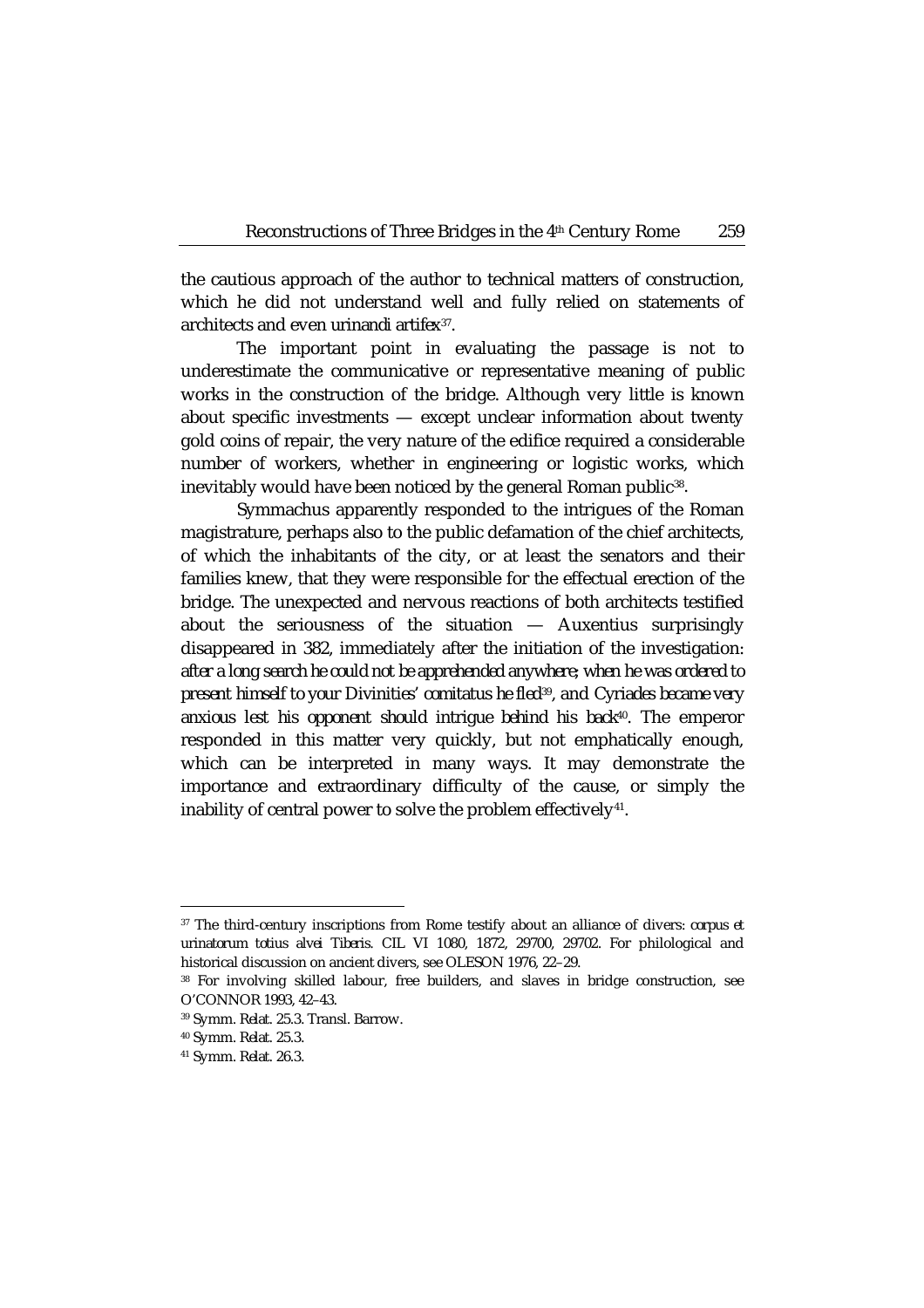The bridge was not completed in the next five years<sup>42</sup>. It is known from the letter of 387, in which Symmachus complained to Eusignius, who at that time held the position of *comes sacrarum largitionum*, that affairs are complicating even the emperor's good decision to entrust the matter to the trustworthy Bonosus. Symmachus expressed his concern: *sed vereor ne ludificationibus res iniuncta frigescat obluctante eo (=Cyriade) quem socium discussionis accepit, atque ideo clam te esse non patior eo rem deduci, ut labes magna sumptum publicorum studio occulatur.* (*Ep*. 4.70).

The communicative aspect of the bridge is rather vague here, since it is not known who initiated the reconstruction of the bridge and for what reasons[43](#page-11-1). The reconstruction of the bridge was a problematic building project from the very beginning, which triggered a lot of emotions in aristocratic circles, and probably also in the general public. Technical problems, lack of funds and perhaps also a lack of interest of the imperial executives caused, that its completion was variously delayed over the course of eight years. For a fuller assessment of the historical feature of this bridge there is a need for other literary sources, whether narrative or epigraphic.

## **Pons Aurelius/Valentiniani**

 $\overline{a}$ 

No other bridge in Rome than pons Aurelii/Valentiniani was a better symbol of ability of the Roman aristocracy to find a suitable way to present their own building merits while not offending the majesty and honour belonging only to the emperor<sup>44</sup>. This bridge was called by various

<span id="page-11-0"></span><sup>42</sup> Christina Sogno argues that "Once again, in the exercise of his judicial power, the urban prefect was unable to find a solution to a judicial case that he had inherited from his predecessors and was forced to forward the case to the attention of the emperor". SOGNO 2006, 39.

<span id="page-11-1"></span><sup>&</sup>lt;sup>43</sup> It is possible that the bridge was destroyed by a flood in 374, to which Ammianus (29.6.17) refers.

<span id="page-11-2"></span><sup>44</sup> There are some questions on its identity, and origins. Medieval sources are confusing - Pons Aurelius, represented by modern Ponte Sisto, was sometimes identified with Pons Antoninus, or Antonini in Arenula, and consequently with Pons Agrippae. The foundations of this bridge (pons Aurelius/Valentiniani) has been ascribed to emperor Caracalla by Richardson, and to M. Aurelius Probus by Taylor who asserts that the bridge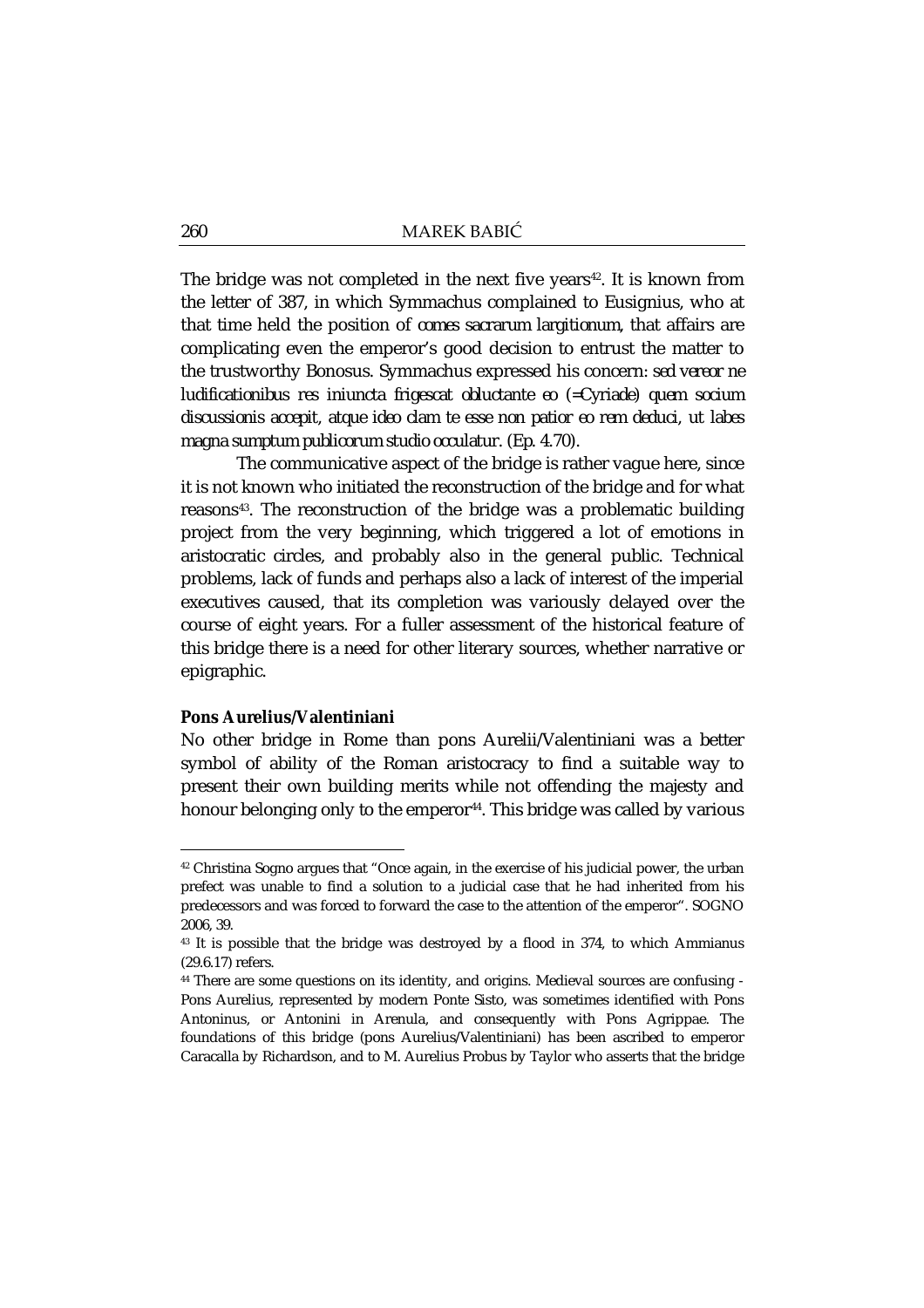names according to its historical modifications throughout antiquity and the Middle ages, mostly as Aurelius, but also as Valentinianus, Antoninus, Antonini in Arenula, Ianicularis, Tremulus, and after its rupture in 791–2 Ruptus or Fractus<sup>[45](#page-12-0)</sup>. It was probably first built in the period of high empire (possibly from Caracalla to Probus), just 140–160 m south of the former Pons Agrippae[46](#page-12-1), and enabled pedestrians and travellers on the via Aurelia to carry on their trip by the ends of Aurelian wall, from Transtiberim to the populated spaces of the Campus Martius. Only modest physical remains of the ancient bridge survived until present<sup>[47](#page-12-2)</sup>, but what is key moment from the point of historical evaluation, is the existence of archaeological findings from 1878, when arrangements for the new canalization in the Tiber riverbed revealed the vestiges of the bridgehead arch with inscribed letters, which were positioned in

was made from the spoils of Pons Agrippae. DEY (2011, 314) suggests that Pons Agrippae was simply "demolished and replaced by a new bridge ex novo 140 m downstream, at the point where the walls on both sides of the river were made to end". The Aurelian bridge was destroyed in 791–792 and its foundations were afterwards used again by Sisto IV, who gave it a new name — the Ponte Sisto. The relics of the piers of the original Pons Aurelius were visible in 1878, when the left bank of the Tiber was drained. See: RICHARDSON 1992, 297; COARELLI 1999b, 107–108. For further discussion on topographical identification see: TAYLOR 2000, 157–161, and DEY 2011, 310–314.

<span id="page-12-0"></span><sup>&</sup>lt;sup>45</sup> The name Pons Aurelius occurs solely in in lists of  $4<sup>th</sup>$  and  $5<sup>th</sup>$  cent. — Notitia (Appendix), and Polemius Silvius 545. Medieval literary evidence refers to *Pons Antonini in arenula, pons Ianicularis id est pons ruptus vulgariter nominatus et tremulus et Antoninus* (Anon. Magl. 158, Urlichs). The name pons Valentiniani appears only in *Mirabilia* (*Mirabilia urbis Romae*, 9.11).

<span id="page-12-1"></span><sup>46</sup> The existence of this bridge with uncertain purpose is proved by inscribed *cippus* (CIL VI 31545) set up by *curatores riparum* of Claudius, found in 1887, and at the same year were discovered foundations of the bridge, that attest it crossed the Tiber 160 m upstream of the Ponte Sisto. In 147 was the Pons Agrippae restored by Antoninus Pius, as proved by Fasti Ostienses discovered in 1939: *K. Febr. imp. Antoninus Aug(ustus) pontem Agrippae dedic(avit).* (VIDMAN 1982, 51). There is also a confusing passage in Procopius (*Goth.* 1.19.10), where it can be read, that when the Aurelian walls on the eastern bank of Tiber were built, they were linked with the rest of walls on the other side of the river with a new bridge. COZZA (1986, 104) deduced, that the pons Agrippae was built along with the Wall.

<span id="page-12-2"></span><sup>47</sup> The relics of the first right arch and original foundations show that Pons Valentiniani was probably wider than the modern Ponte Sisto. For a picture of the ancient bridge foundation of the piers, see NASH 1961, vol. 2, 185.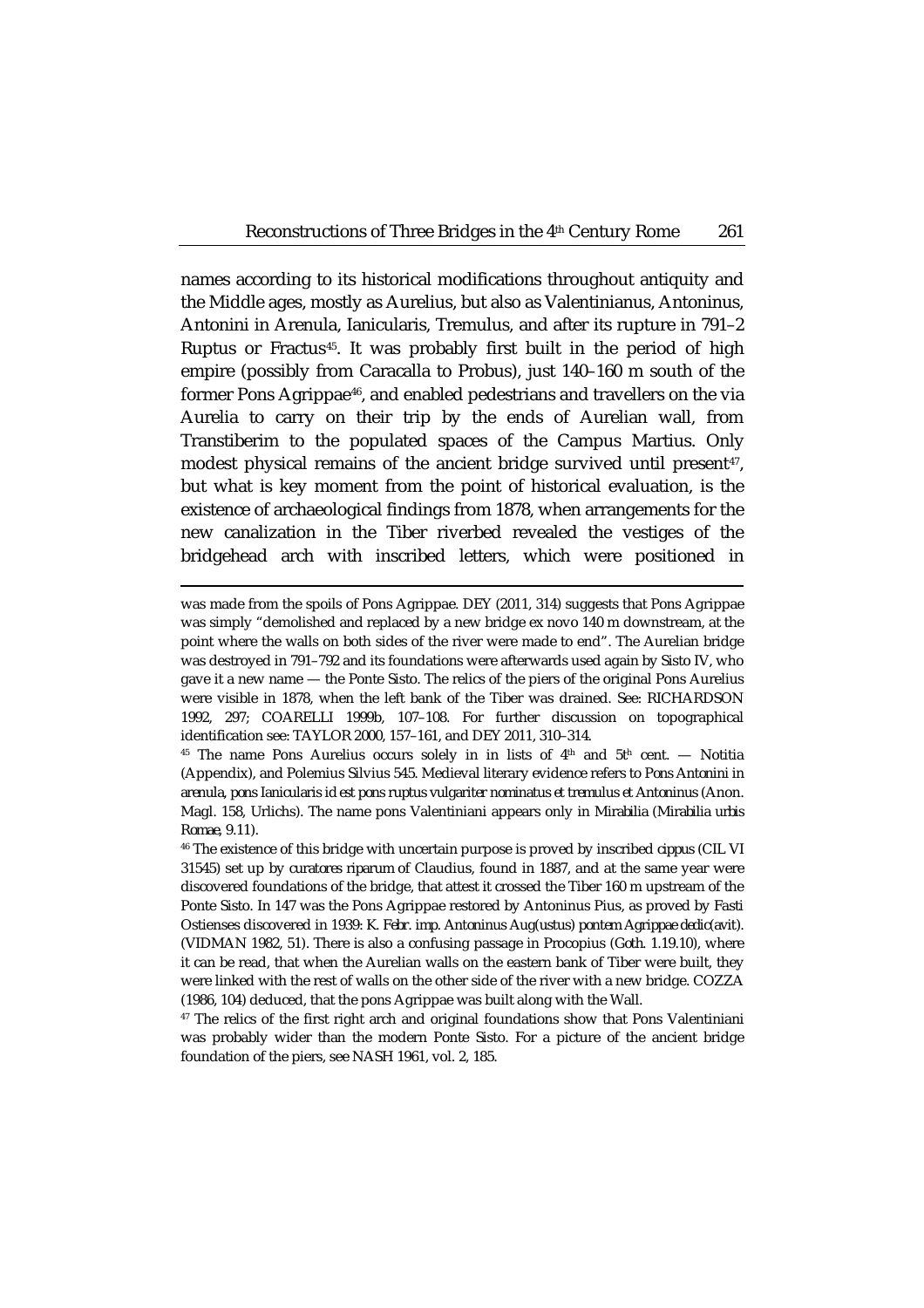multiples both on the bridge itself and on a bridgehead arch at the eastern end[48.](#page-13-0) The inscriptions recorded the reconstruction of the bridge by the emperors Valens and Valentinian in 365–366. They provided explanation for up-to-date indistinct reference in Ammianus about a bridge, which was built by Lucius Aurelius Avianus Symmachus (†376), father of Quintus Aurelius Symmachus.

It is compelling to see these inscriptions together with Ammianus' reference to this bridge. It enables us to appreciate the communicative power of this bridge in the historical context of the aristocratic level of self-presentation. The section is worth quoting in full:

*"However, long before this happened, Apronianus was succeeded by Symmachus, a man worthy to be classed among the conspicuous examples of learning and moderation, through whose efforts the sacred city enjoyed an unusual period of quiet and prosperity, and prides itself on a handsome bridge, which Symmachus himself, by the decision of our mighty emperors, dedicated,*  and to the great joy of the citizens, who proved ungrateful, as the result most *clearly showed. For after some years had passed, they set fire to Symmachus' beautiful house in the Transtiberine district, spurred on by the fact that a common fellow among the plebeians had alleged, without any informant or witness, that the prefect had said that he would rather use his own wine for quenching lime-kilnsthan sell it at the price which the people hoped for"*[49](#page-13-1)*.*

These words together with the text of the inscription present an eloquent picture of the bridge as a suitable object for self-presentation of a

<span id="page-13-0"></span><sup>48</sup> LANCIANI 1878, 243–44; HÜLSEN 1892, 329. The vestiges of decorative sculpture from the period of Severan dynasty (except the bronze head of Valentinian I.) were found in the same location. It cannot be excluded that this statue decoration was installed on the Pons Agrippae. See: DEHN 1911, 238–259; TAYLOR 2000, 161.

<span id="page-13-1"></span><sup>49</sup> Amm. Marc. 27.3.3–4: *Multo tamen antequam hoc contingeret, Symmachus Aproniano successit, inter praecipua nominandus exempla doctrinarum atque modestiae. Quo instante urbs sacratissima otio copiisque abundantius solito fruebatur, et ambitioso ponte exsultat atque firmissimo, quem condidit ipse, iudicio principum maximorum, et magna civium laetitia dedicavit ingratorum, ut res docuit apertissima. Qui consumptis aliquot annis, domum eius in Transtiberino tractu pulcherrimam incenderunt, ea re perciti, quod vilis quidam plebeius finxerat, illum dixisse sine indice ullo vel teste, libenter se vino proprio calcarias extincturum, quam id venditurum pretiis quibus sperabant.* Translated by Rolfe.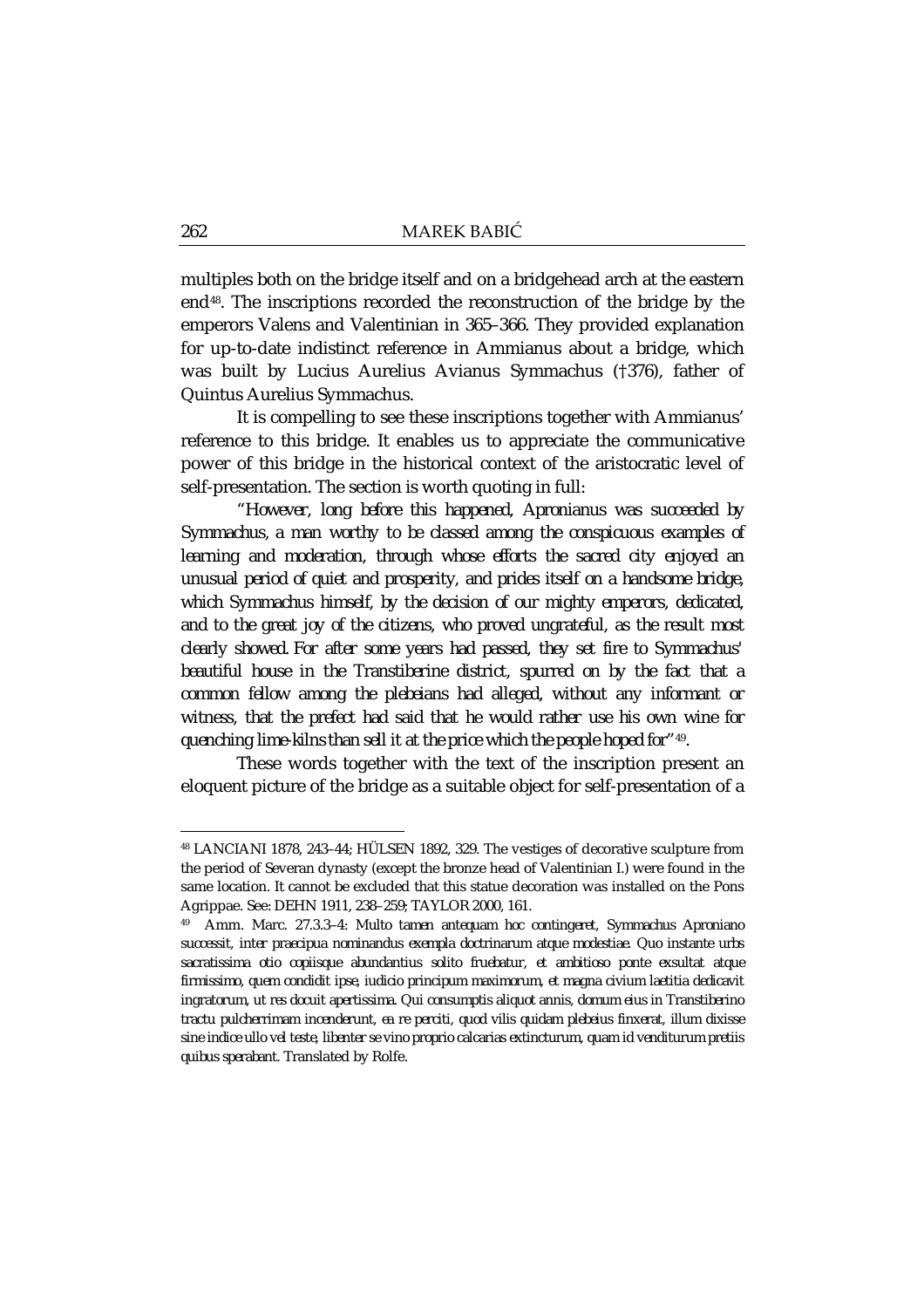Roman aristocrat in the period of increased building activity in the eternal City, where, despite personal absence, only sovereign emperors could be officially celebrated. There are a number of unspoken messages to readers inherent in this text, which says specific information about merits linked with building or repairing public monuments, particularly of bridges. Ammianus mentioned bridges several times in his historical treatise, but mostly in the context of military operations, and with two exceptions – Pons Mulvius and Pons Valentiniani, they all were provisional military constructions[50.](#page-14-0) It is also interesting that the "civilian" bridges in Rome linked their construction not with emperors, but with aristocrats, the Valentinian bridge with Symmachus, the Milvian bridge with the elder Marcus Scaurus.

The key sentence in relation to Valentinian's bridge is: "*et ambitioso ponte exsultat atque firmissimo, quem condidit ipse*", which raises a number of philological and historical questions<sup>[51](#page-14-1)</sup>. Above all, it is the curious formulation *condere pontem*, that is generally unusual in Latin texts<sup>[52](#page-14-2)</sup>. Ammianus himself used this phrase only once, in other instances he expressed the constructing of the bridges by verbs *pontes iungere* (24.2.7), *digere* (24.6.2), *contexere* (18.8.1), *pontem contabulare* (24.7.8 and 30.5.13), *transmittere* (23.2.7), *compaginare* (21.12.9) or *struxisse (*27.3.9 – *Mulvium pontem*). This formulation gives a promising connotation when compared with the use of the verb in the inscription, where is written: "*instituti ex utilitate urbis aeternae Valentiniani pontis atq. perfecti*" (ILS 769 = CIL VI 31402–4). There is no reason to disagree with Boeft, who suggest that "it is possible that Ammianus chose the unusual *condidit* to emphasize that Symmachus did not simply repair the existing bridge, but built a new one to replace it, thus anticipating the opposition *instaurator – conditor* in §7"[53](#page-14-3).

<sup>50</sup> In Ammianus' work the word *pons* appears 48 times. See: CHIABÒ 1983, 587–8.

<span id="page-14-2"></span><span id="page-14-1"></span><span id="page-14-0"></span><sup>51</sup> See: BOEFT et al. 2009, 45.

<sup>52</sup> Thesaurus Linguae Latinae lists these verbs: *pontem facere*, *inicere*, *frangere*, *transducere* (TLL, 2670).

<span id="page-14-3"></span><sup>53</sup> BOEFT et al. 2009, 45. Ammianus (27.3.7) criticised prefect Lampadius for displaying his name on many places at Rome not as restorer, but as builder of edifices, although he in fact did not erect any new buildings. Lampadius, however, had to follow a law of emperor Valentinian issued in May 365 allowing just restoration of old buildings, prohibiting the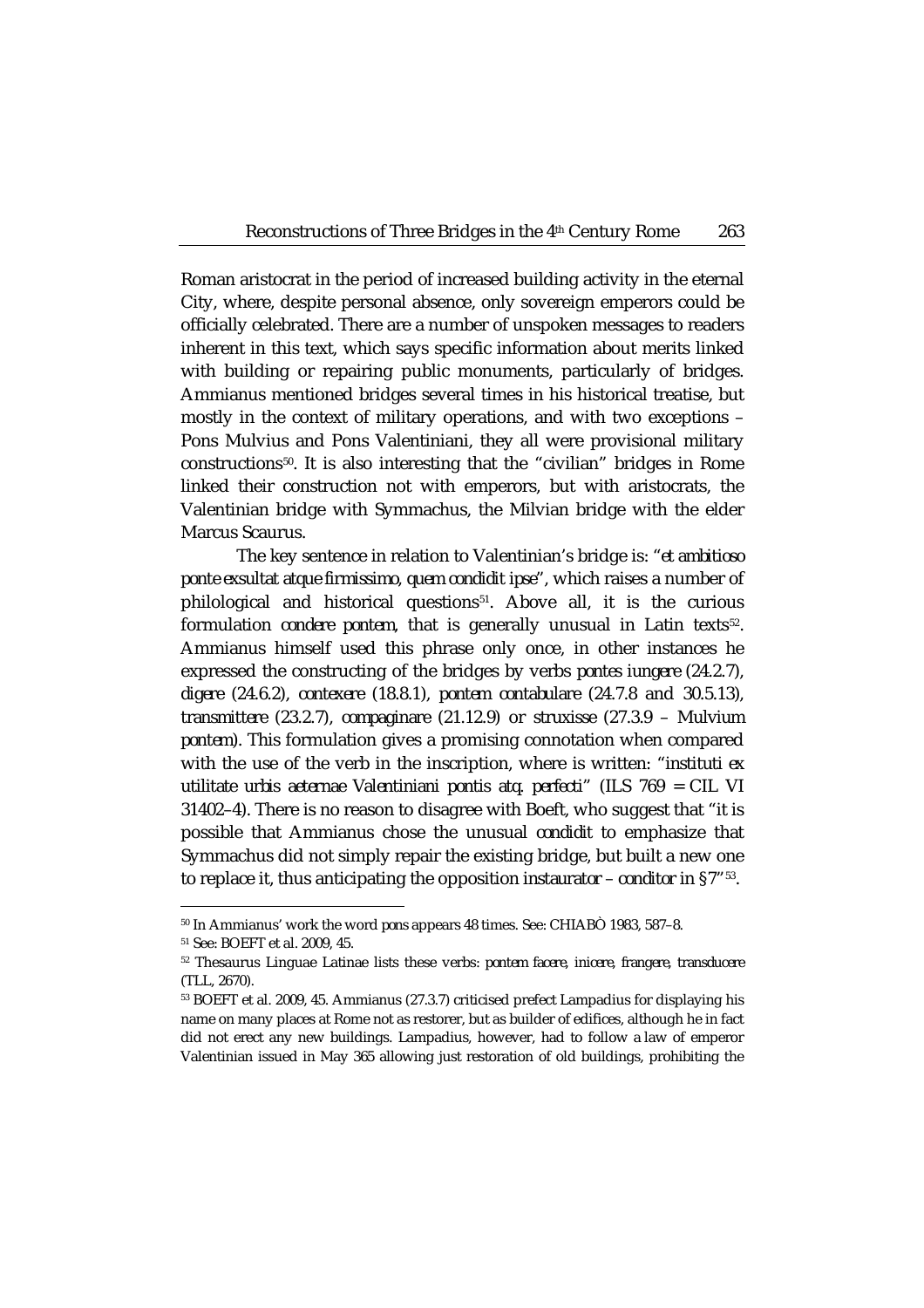The attributes that Ammianus gave to the bridge also deserve close attention. Given the very small amount of literary praise given to bridges, the words *ambitioso* and *firmissimo* sound extraordinarily laudatory in association with the object of a bridge. Perhaps it is possible to include this literary section among the modest amount of literary references glorifying bridges, along with the references in the writings of Cassius Dio and Symmachus[54.](#page-15-0) In addition, Ammianus uses the verb *exsultat* in this sentence, which in relation to non-human objects appeared only twice in his work<sup>55</sup>.

The text and quality of building inscriptions indicate further historical circumstances, which complete the picture of the bridge as an object bearing the formulated message of power. The following dedication to the emperor Valens was placed on the well visible base that carried a column of a triumphal/memorial arch. This arch was probably erected at the eastern entrance to the bridge leading to the Campus Martius:

*Imp(eratori) . Caesari . d(omino) . n(ostro) / Fl(avio) . Valenti max(imo). p(io). f(elici). victori ac / triumphatori semper Aug(usto). / . s . p . q . r . / ob providentiam quae illi semper / cum inclyto fratre communis est / instituti ex utilitate urbis aeternae / Valentiniani pontis atq(ue). perfecti. / dedicandi operis honore delato iudicio princip. maximor / L(ucio). Aur(elio). Aviano Symmacho . v(iro). c(larissimo). ex praefectis . urbi*[56](#page-15-2)

CIL VI 31403 – 31404: *victoriae Augustae / comiti dominorum / principumq. nostror / s. p. q. r. / curante et dedicante / L. Avr. Avianio Symmacho. v. c. / ex praefectis urbi*

erection of new — Cod. Theod. 15.1.1. (25 May 365). MATTHEWS (1975, 22) believes that the prefect just exploited the opportunities to express his building efforts in face of the emperor's attempt to limit investments on public structures.

<span id="page-15-0"></span><sup>54</sup> Cassius Dio's praise of Trajan's bridge (Cass. Dio 68.13) and Symmachus's celebration of Cestius bridge (Symm. *Oratio* 3.9).

<span id="page-15-1"></span><sup>55</sup> Amm. Marc. 14.8.3: *Ciliciam vero, quae Cydno amni exultat*; and 15.11.15: *Viennensis civitatum exsultat decore multarum.*

<span id="page-15-2"></span><sup>56</sup> CIL VI 31402 = ILS 769. *To the Emperor, our Lord Flavius Valens, maximus, pius, felix, victor and conqueror, ever Augustus, the Senate and the People of Rome, because of his foresight (which he has in common with his illustrious brother) in planning and completing the Valentinian bridge to serve the needs of the eternal city, the honor of dedicating the work being conferred, by decision of the emperors, upon L. Aurelius Avianus Symmachus, of senatorial rank, former Prefect of the city (Rome).* Translated by Gordon.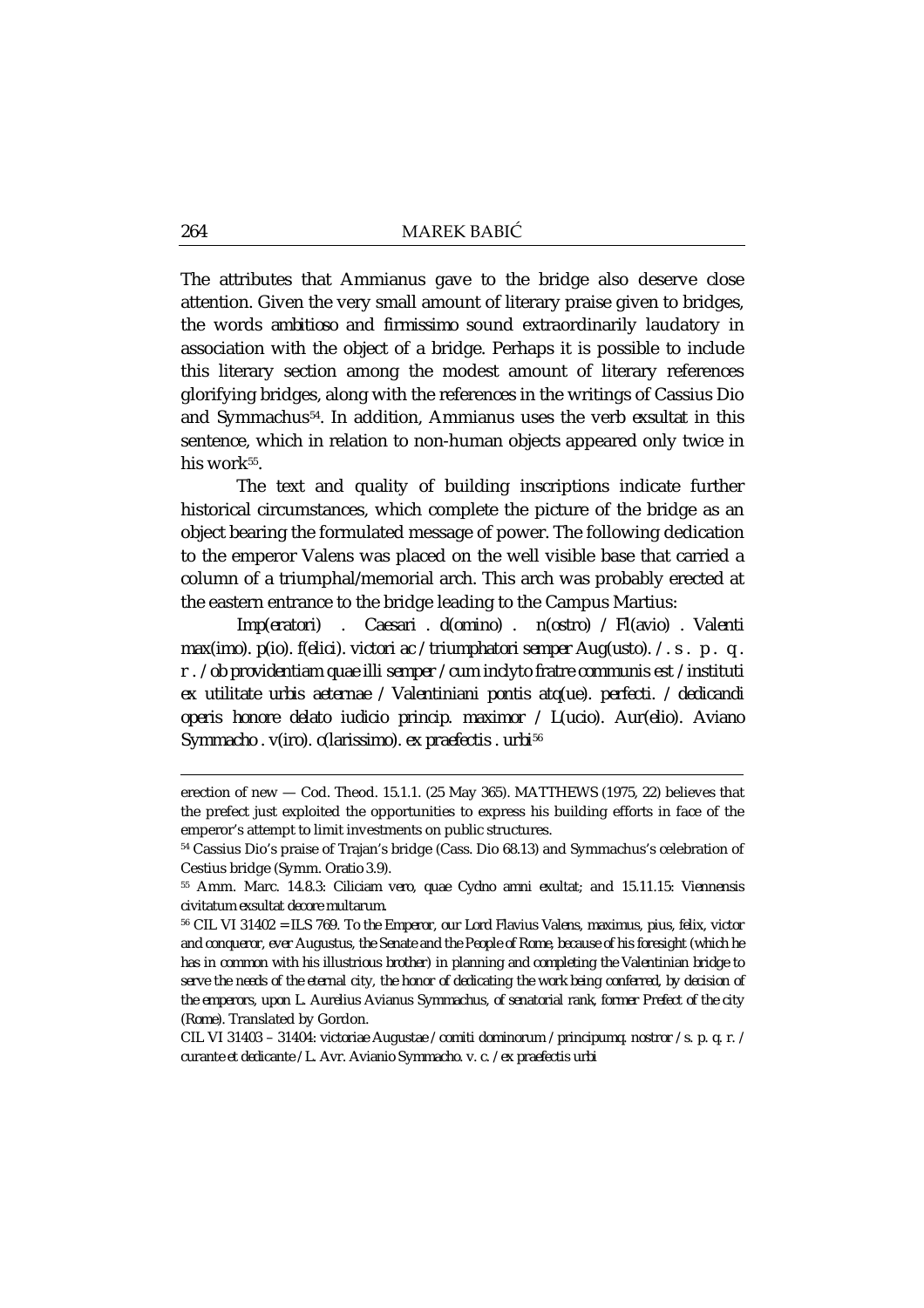The inscription is noteworthy for several reasons: The titulature of the inscription dates the repair of the bridge to the period before 367, since there is no mention of Gratianus, who was declared emperor in the summer of that year<sup>57</sup>. Symmachus was the urban prefect from 364 to 365, and in the inscription appears the word construction *ex praefectis urbi,*  which means that bridge was dedicated after Symmachus'office. It is likely that the works on the bridge and triumphal arch standing at the eastern side leading to the Campus Martius lasted from 365–366[58.](#page-16-1) The most noteworthy fact in the context of the aristocratic self-presentation was the "detail", that the former urban prefect, who was probably fully in charge for the organizational tasks, did not manage to complete the work at the time of his office, and despite (or because of it?) got the privilege to place his name together with the names of emperors, on this large and highly visible inscription<sup>[59](#page-16-2)</sup>. In this case, the clear message was sent to the inhabitants of Rome, that the merits of the reconstruction of the public monument are principally in the hands of the emperors, but there is also space and possibility for the presentation of Roman aristocrat as a person, not official<sup>60</sup>. Considering that the names of emperors in inscriptions were naturally expected, and therefore did not attract exceptional attention, or did not cause a great stimulus for reflection in the mind of ordinary Roman citizen, the Aurelian bridge served as a very suitable object for

<span id="page-16-0"></span><sup>57</sup> Without doubt before Valentinian's death in 375. A further inscription found in proximity, that mentions *decennalia* of Valentinianus indicates another *ante quem* date, which is 373.

<span id="page-16-1"></span><sup>58</sup> TAYLOR (2000, 162) insist that: "The job must have been done in haste, and the need for a thorough refurbishment in the late fourth century may have been acute. At this time the bridge was strengthened with an elaborate set of iron clamps similar to those in Gratian's rebuilding of the Pons Cestius".

<span id="page-16-3"></span><span id="page-16-2"></span><sup>59</sup> Praescriptae sunt in basibus marmoribus n. 31402 – alta 1,45m, lata 1,30m, crassa 1,62 m.  $60$  The grades of hierarchy are upheld in the inscription – a private aristocrat may gain honor by the connection of his person with a public building. The emperor is clearly shown to remain the ultimate source of honours. After Symmachus followed ambitious C. Ceionius Rufius Volusianus Lampadius (Amm. Marc. 27.3.5), who built or restored a castellum of the Aqua Claudia (CIL VI 3866). In 367–8 was the prefect of Rome the famous V. Agorius Praetextatus, who restored Porticum deorum consentium (ILS 40003), the last great investment to the pagan monument.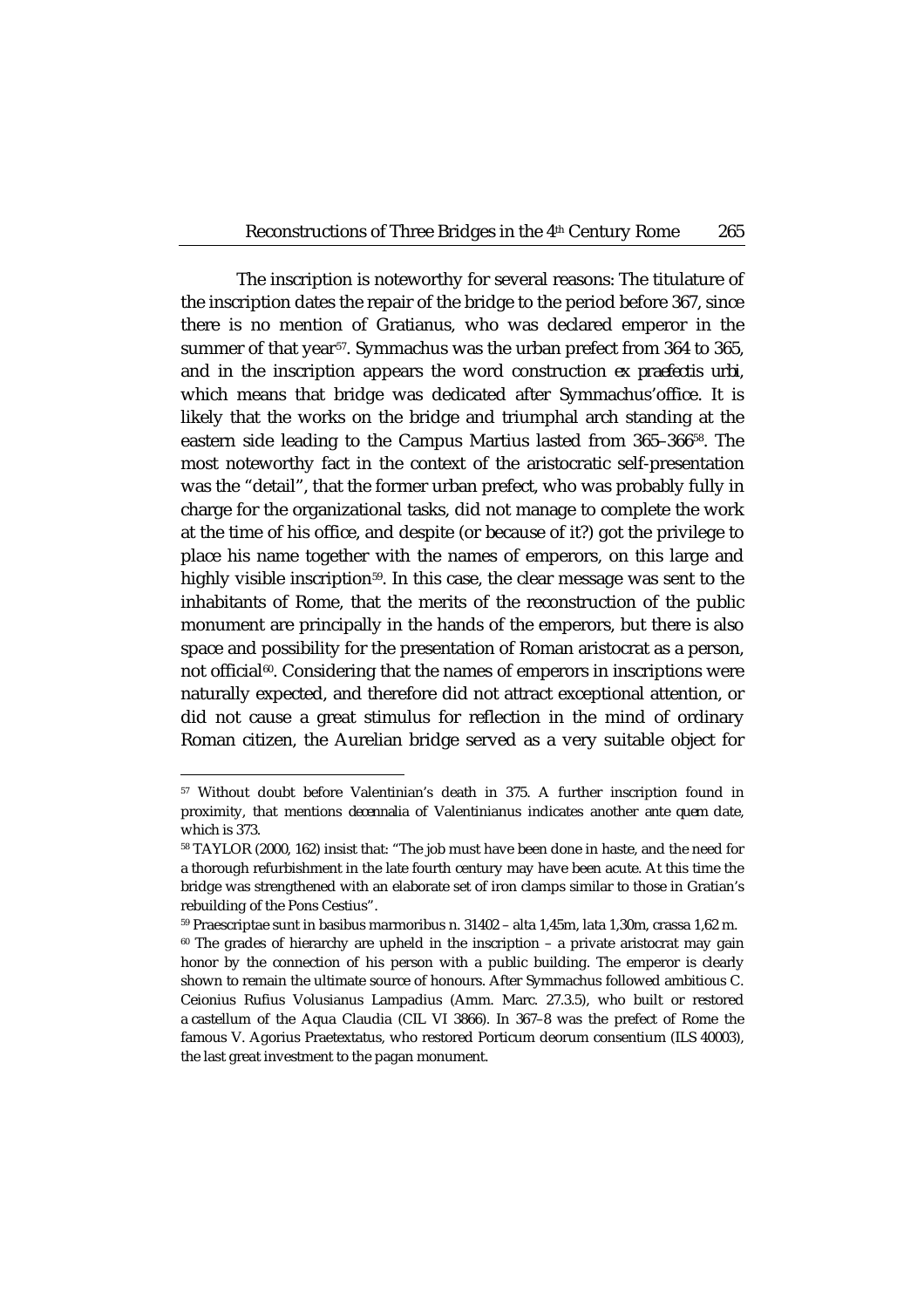emphasizing the family prestige of a particular noble man. I suggest that the commemorative element of the bridge is clearly readable from the remaining historical traces, although it was explicitly stated that the honor of dedicating the bridge was conferred upon Symmachus by the emperors, as a personal favour.

### **Conclusion**

The Pons Cestius became a symbol of loyalty of senatorial aristocracy to the emperor, but also it represented the subtle desire to restore the status of Rome as a residential city of the emperors. The Pons Theodosius was an instructive example of the general resentfulness in investing in such a difficult and costly bridge construction at a time of dwindling public funds. In this particular case it is not possible to speak about the clearlyexpressed communicative aspect, just the implicit consequences that can be deduced from the surviving letters of a fully engaged roman aristocrat. With regard to the ability of the Roman aristocracy to make use of the selfpresenting potential of public monuments for celebrating their own names and the names of own families, no bridge served for this purpose better than Pons Valentinianus. At the historical period when the merits in restoring and erecting public monuments were attributed almost exclusively to the Christian emperors, one of the most influential pagan aristocrats found a way for self-promotion that did not offend the imperial majesty. On that occasion, the communicative potential of the bridge was utilized for sending the subtle message to all readers of the inscription, that the glory of the reconstruction of the public monument should first be assigned to the emperors, but in the second place to the particular city inhabitant involved, who at time did not hold the highest office of urban prefect.

### **REFERENCES**

CAMPBELL, B. 2012. *Rivers and the power of ancient Rome*, Chapel Hill. CHASTAGNOL, A. 1950. *Un scandale du vin à Rome sous le bas-empire: L'affaire du préfet Orfitus*, Annales, Histoire, Sciences Sociales 5, 2, 166-183.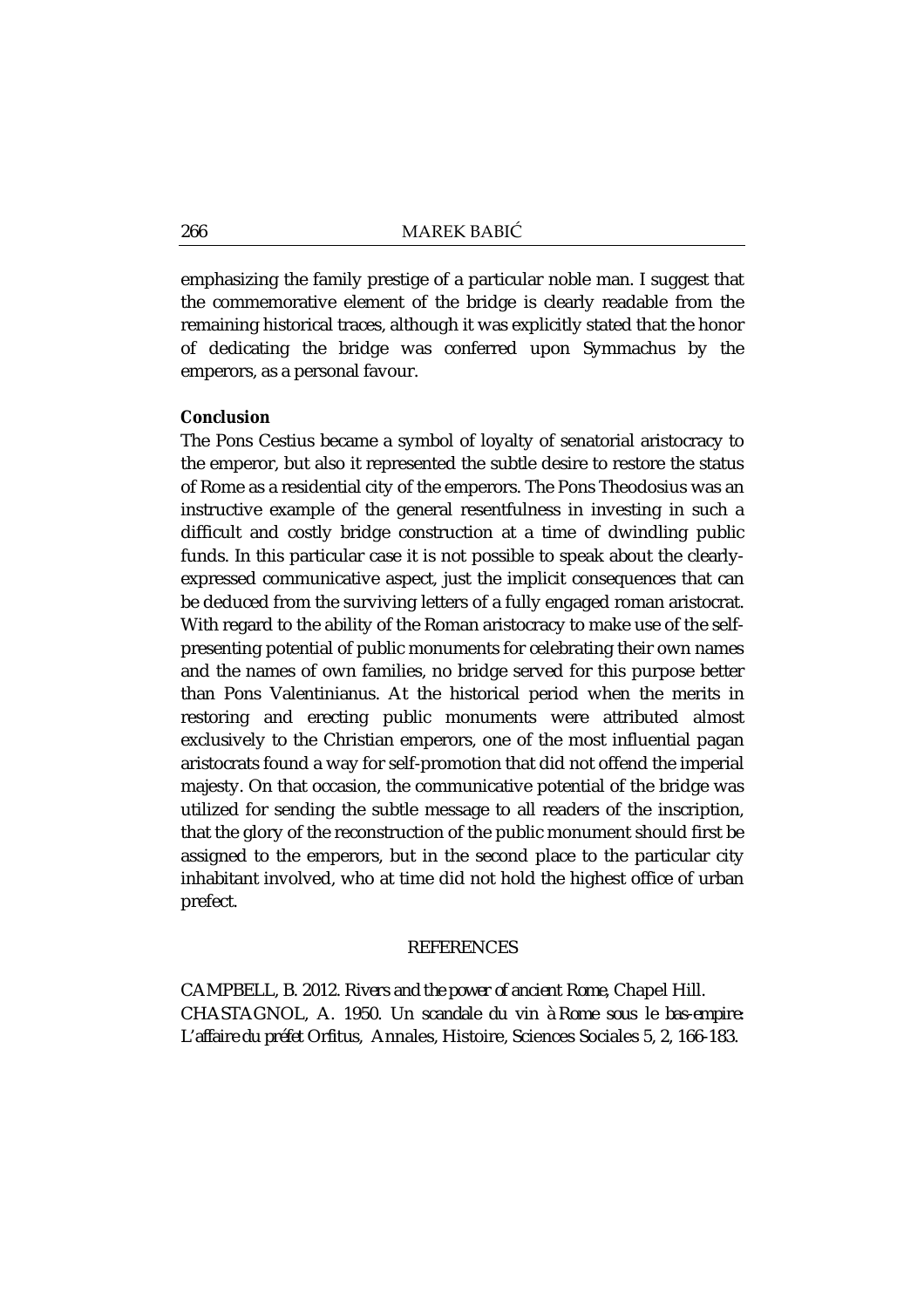CHIABÒ, M. (ed.) 1983. *Index verborum Ammiani Marcellini*, pars II, Hildesheim-Zürich-New York.

CLARK, K. E. 1908. *Caesar's Bridge over the Rhine*, ClassRev 22, 5, 144–147.

COARELLI, F. 1999a. *Pons Aemilius*. In: STEINBY, E. M. (ed.), *Lexicon topographicum urbis Rome* 4, Rome, 106–107.

COARELLI, 1999c. "Pons Sublicius". In STEINBY, E. M. (ed.), *Lexicon topographicum urbis Rome* 4, Rome, 112–113.

COZZA, L. 1986. *Mura Aureliane, I – Trastavere, il braccio settentrionale: dal Tevere a porta Aurelia – San Pancrazio*, BullCom 91,1, 101-130.

DEGRASSI, A., ed. 1931–86. *Inscriptiones Italiae*, 13 vols, Rome.

DEHN, G. 1911. *Die Bronzefunde bei Ponte Sisto*, Mitteilungen des Deutschen Archäologischen Instituts, Römische Abteilung 26, 238-259.

DEN BOEFT, J., DRIJVERS, J. W., DEN HENGST, D., TEITLER, H. C. 2009. *Philological and Historical Commentary on Ammianus Marcellinus XXVII*, Leiden.

DEY, H. W. 2011. *The Aurelian Wall and the Refashioning of Imperial Rome, AD 271–855*, Cambridge.

ECK, W. 2010. *Monument und Inschrift: gesammelte Aufsätze zur senatorischen Repräsentation in der Kaiserzeit,* Berlin-New York.

GALLIAZO, V. 1994. *I ponti romani*, I-II, Treviso.

GAZZOLA, P. 1963. *Ponti Romani*, Florence.

GNECCHI, F. 1912. *I medaigloni Romani*, I-III, Milan.

GRIFFITH, A. 2009. *The Pons Sublicius in Context: Revisiting Rome's First Public Work*, Phoenix 63, 296–321.

GRIGGS, F. E. 2007. *Trajan's Bridge: The World's First Long-Span Wooden Bridge*, Civil Engineering Practice 22, 19–50.

HÜLSEN, C. 1892. *Der Tiber und die Brücken: Das rechte Tiberufer*, Mitteilungen des Deutschen Archäologischen Instituts, Römische Abteilung 7, 328-331.

HUMPHRIES, M. 2003. *Roman Senators and Absent Emperors in Late Antiquity*, ActaAArtHist 17, 27-46.

JONES, A.H.M. et al. 1971. *The Prosopography of the Later Roman Empire*, Cambridge.

JORDAN, H. 1878. *Topographie der Stadt Rom im Altertum*, vol. 1.1, Berlin.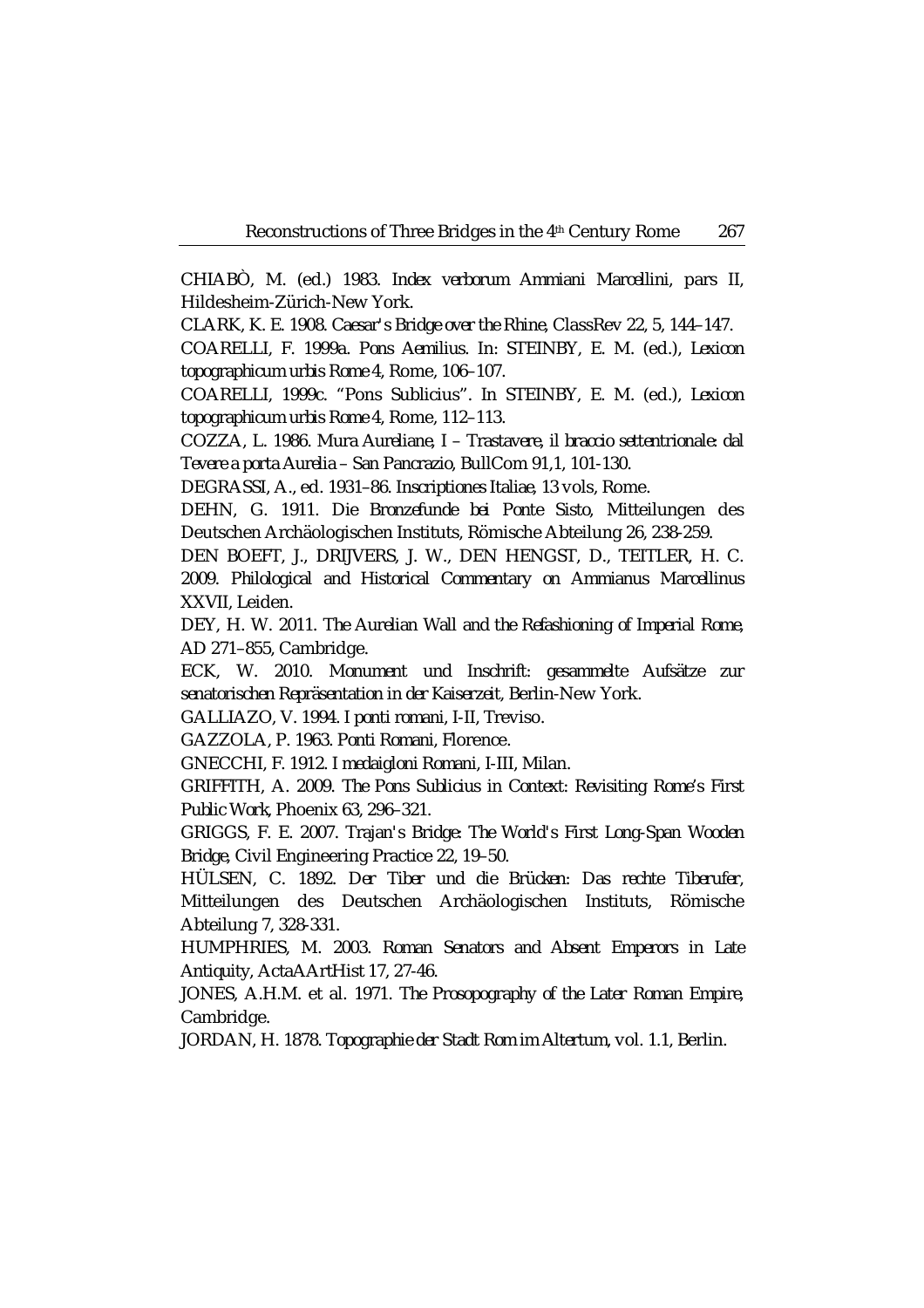KLEINER, F. S. 1991. *The trophy on the bridge and the Roman triumph over nature*, AC 60, 182–192.

LANCIANI, R. 1878. *Monumenti rinvenuti nell'alveo del Tevere sotto il ponte sisto*, Bulletino della Commissione archeologica comunale di Roma 6, 241– 48.

LE GALL, J. 1953. *Le Tibre fleuve de Rome dans l'antiquité*, Paris.

LE GALL, J. 1953a. *Recherches sur la Culte du Tiber*, Paris.

LEPPER, F. and FRERE, S. 1988. *Trajans Column: A New Edition of the Cichorius Plates*, Gloucester.

LUGLI, G. 1953. *Fontes ad topographicum veteris urbis Romae pertinentes*, II,Libri 5–7, Rome.

MATTHEWS, J. 1975. *Western Aristocracies and Imperial Court A.D. 364-425*, Oxford.

NASH, E. 1961. *Pictorial dictionary of ancient Rome*, I, New York.

NASH, E. 1962. *Pictorial dictionary of ancient Rome*, II, New York.

O'CONNOR, C. 1993. *Roman bridges*, Cambridge.

OLESON, J. P. 1976. *A Possible Philological Basis for the Term urinator, 'diver'* AJP 97, 22-29.

PABST, A. (ed. and trans.) 1989. *Quinti Aurelii Symmachi Orationes*, Darmstadt.

RICHARDSON, L. 1992. *A New Topographical Dictionary of Ancient Rome*, Baltimore-London.

SOGNO, Ch. 2006. *Q. Aurelius Symmachus: A Political Biography*, Michigan.

STEINBY, E. M. 1999 (ed.). *Lexicon Topographicum Urbis Romae*, I-IV, Rome. TAYLOR, R. 2000. *Public Needs and Private Pleasures: Water Distribution, the Tiber River and the Urban Development of Ancient Rome*, Rome.

TAYLOR, R. 2002. *The Tiber Bridges and the Development of the Ancient City of Rome*, *The Waters of Rome*, vol. 2 (online: www3.iath.virginia.edu/waters/ taylor\_bridges.html).

THOMAS, E. 2007. *The Monumentality and the Roman Empire: Architecture in the Antonine Age*, Oxford.

VALENTINI, R., ZUCCHETI, G. (eds.). 1940–19553. *Codice Topographico della città di Roma*, 4. vol., Rome.

VIDMAN, L. 1982. *Fasti Ostienses*, Prague.